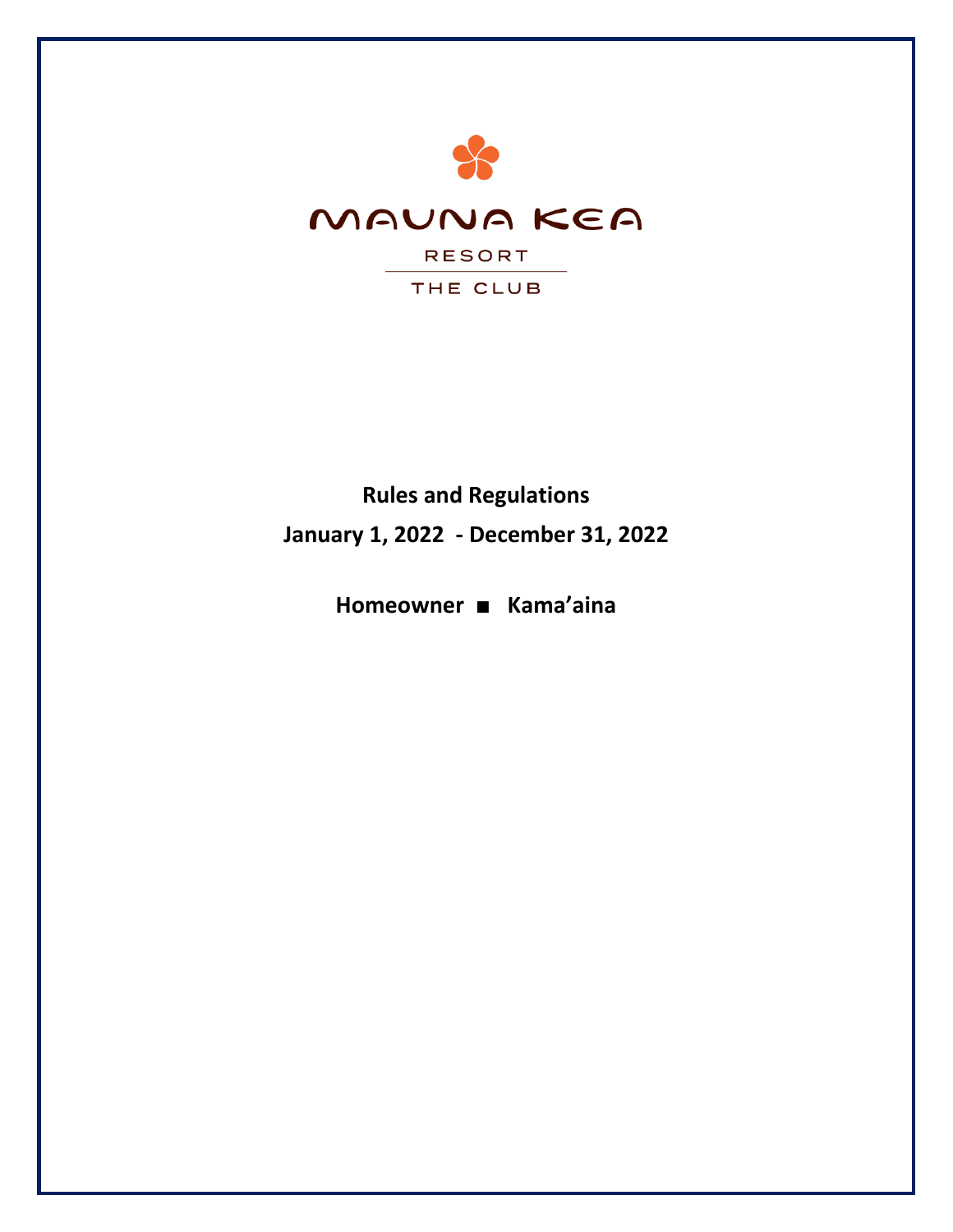## **TABLE OF CONTENTS**

| Page |  |
|------|--|
|      |  |
|      |  |
|      |  |
|      |  |
|      |  |
|      |  |
|      |  |
|      |  |
|      |  |
|      |  |
|      |  |
|      |  |
|      |  |
|      |  |
|      |  |
|      |  |
|      |  |
|      |  |
|      |  |
|      |  |
|      |  |
|      |  |
|      |  |
|      |  |
|      |  |
|      |  |
|      |  |
|      |  |
|      |  |
|      |  |
|      |  |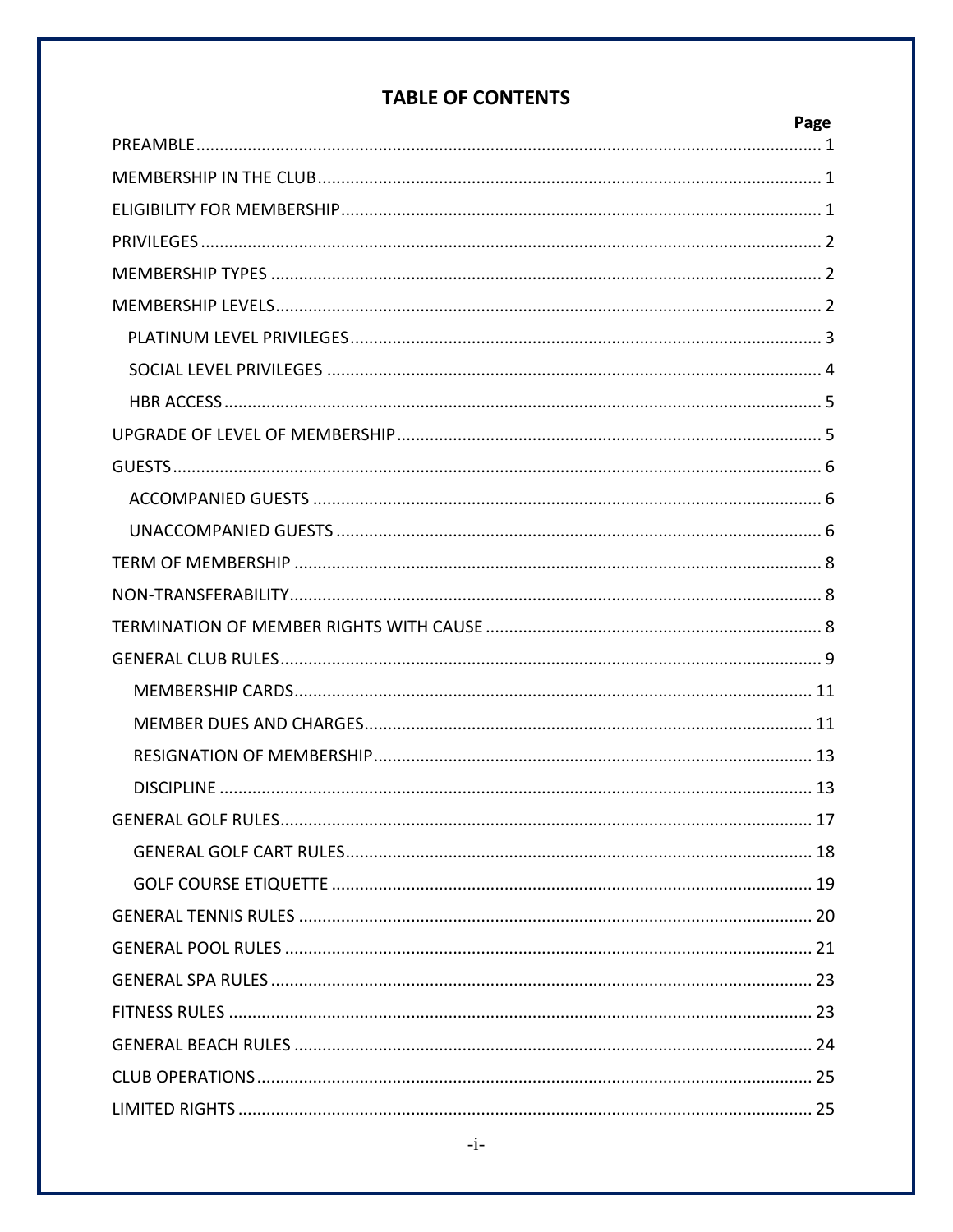#### **Preamble**

These Rules and Regulations are established to promote the health, safety, welfare and enjoyment of the Club Members (each a "Member" and collectively, the "Members"), and their guests and all other persons using the facilities made available to Members from time to time ("Club Facilities") under the amenity program at The Club at Mauna Kea Resort ("The Club").

Mauna Kea Resort LLC, a Hawaii limited liability company ("MKR"), owns the Club Facilities. MKR and The Club are hereinafter sometimes collectively referred to as "The Club". Where these Rules and Regulations refer to The Club taking action or having certain rights, MKR or its designees may take such action and shall have such rights. These Rules and Regulations may be amended by The Club from time to time and are effective from January 1, 2022 to December 31, 2022.

#### **Membership in the Club**

#### **1. Eligibility for Membership**

 Membership in The Club is currently available to the owners of lots, residences or condominium units in the following developments within the Mauna Kea Resort: (i) Mauna Kea Fairways (also known as The Fairways at Mauna Kea South), (ii) The Fairways at Mauna Kea North, (iii) The Villas at Mauna Kea, (iv) The Bluffs at Mauna Kea, (v) The High Bluffs at Mauna Kea, (vi) Kauna'oa at Mauna Kea, (vii) Moani Heights at The Uplands, (viii) Apa'apa'a Heights at The Uplands, (ix) The Kumulani at The Uplands, (x) Wai'ula'ula at Mauna Kea Resort, (xi) The Hapuna Beach Residences, (xii) Hapuna Beach Villa and (xiii) Hapuna Estates at Mauna Kea Resort. Other projects and/or developments may be added at the sole and absolute discretion of The Club from time to time. Each lot, residence or condominium unit within a project or development that is approved by The Club for eligibility in The Club is hereinafter referred to as an "Eligible Property". The Club reserves the right to deny eligibility. Membership in The Club is also currently available for persons who do not own lots, residences or condominium units within the Mauna Kea Resort, however The Club reserves the right to limit such capacity.

#### **a. Homeowner**

Only individual persons who own an Eligible Property, are eligible for Membership in the Club. To the extent a Homeowner owns multiple Eligible Properties:

1) The Homeowner shall have acquired a separate Individual Membership privilege in the Club for each Eligible Property;

2) Further, if a Homeowner owns multiple Eligible Properties, is sponsoring an unaccompanied guest, and is occupying one of the residences at the same time as the unaccompanied guest, then the sponsoring Homeowner must suspend their membership privileges during that period or shall have purchased a membership for each residence that is occupied by both the sponsoring Homeowner and the unaccompanied guest.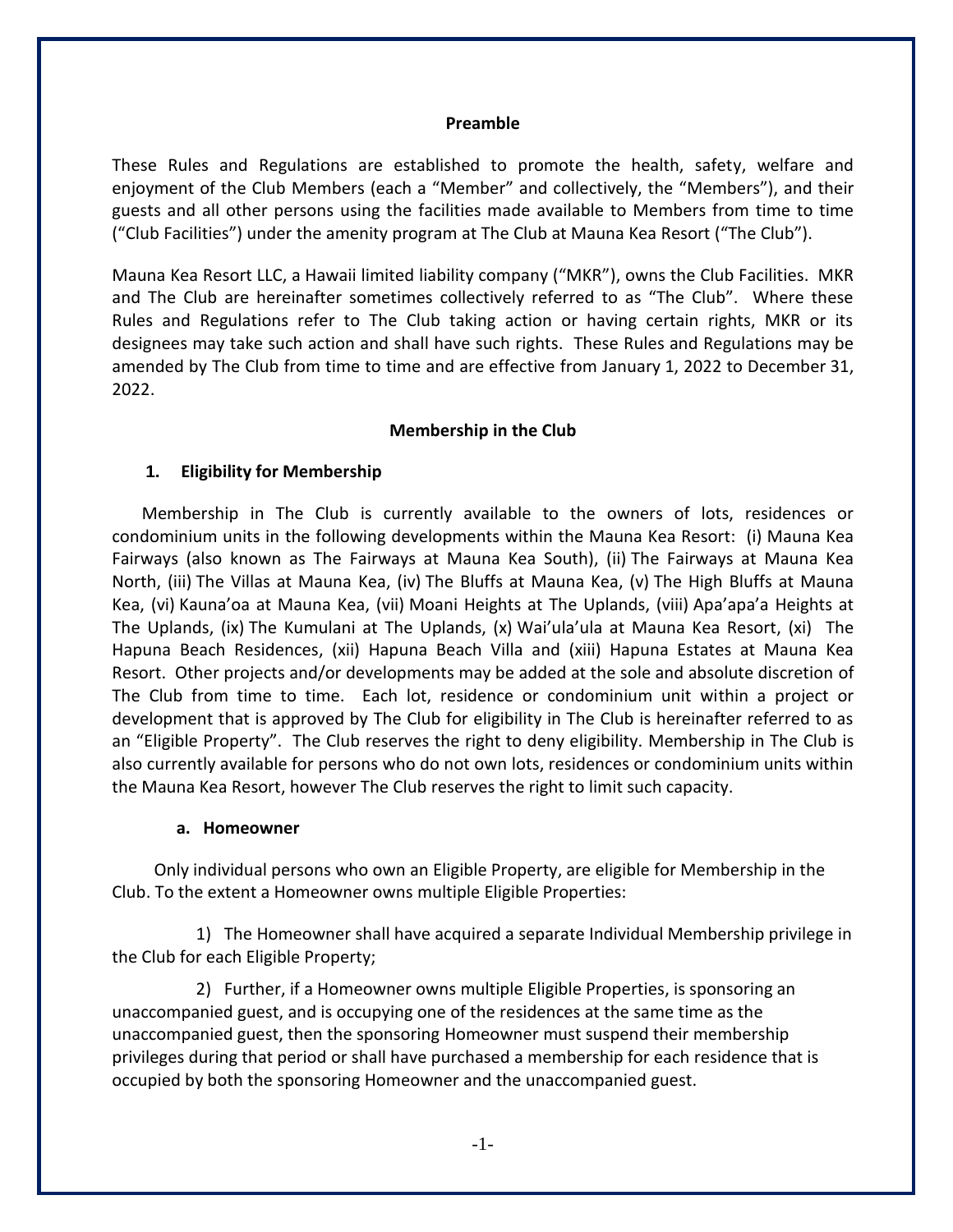In the event that an Eligible Property is owned by multiple individuals through a trust, corporation, partnership, limited liability company or other entity, the individuals who have an ownership interest in the Eligible Property may:

1) Purchase an Individual Family Membership (SEE 3. Privileges, Member Types) in the Club on the basis of such ownership and separately for each Individual Owner, or

2) Purchase a Multi-Generation Membership (SEE 3. Privileges, Member Types) which will then include all Individuals who have an ownership interest in the Eligible Property under that membership

## **b. Kama'aina**

Only individual persons are eligible for Membership in the Club and may acquire an Individual Family Membership, however, the Club reserves the right to limit such capacity.

## **2. Privileges**

Access rights to the Club Facilities are commensurate with the type and level of membership purchased by the Member.

### **Membership Types**

The *Individual Family Member Type* includes the Member, the Member's spouse/domestic partner and the immediate children of the Member and spouse/domestic partner. A domestic partner is defined as an individual residing in the same household with the main member as a family unit.

The *Multi-Generation Member Type* includes the Member, the Member's spouse/domestic partner, the immediate children, grandchildren, their domestic partners and parents of both the member and member's spouse/domestic partner. A domestic partner is defined as an individual residing in the same household with the main member as a family unit. This option is available for Homeowners ONLY.

The Member and all included under each Member Type as outlined above shall be individually and jointly responsible for the payment of all fees and charges incurred. The Club reserves the right to require such forms and establish such fees and other rules as it deems appropriate with respect to access to and use of the Club Facilities by Members.

## **Membership Levels**

There are two (2) levels of Membership in The Club which are (i) the Platinum Level, (ii) the Social Level. Each level of Membership currently has the respective privileges described below and outlined in the "2022 Annual Fees (Tax NOT Included) – Homeowner" and "2022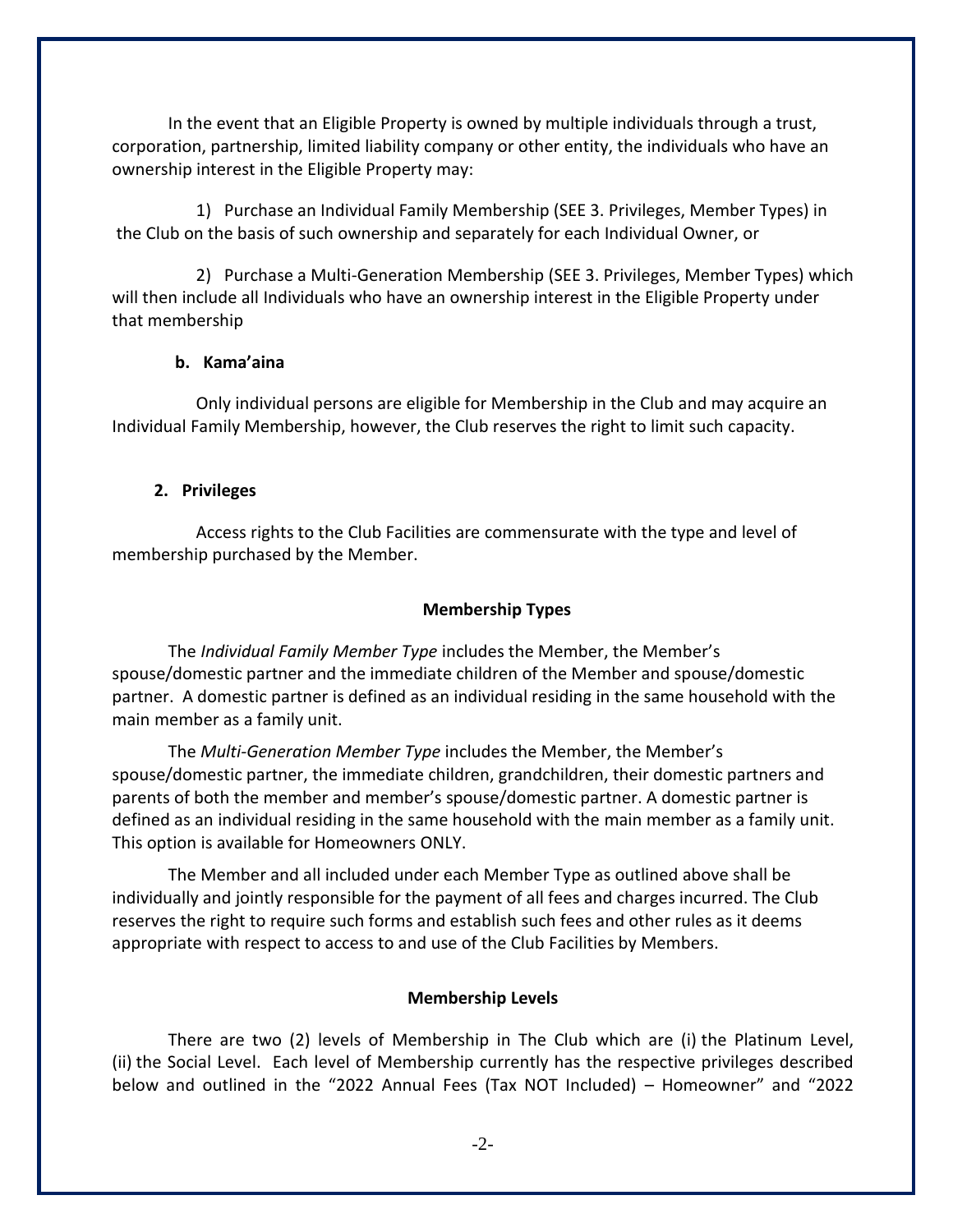Annual Fees (Tax NOT Included) – Kama'aina" (collectively, the "Club Summary"), and is subject to change by The Club.

A Member has the option to choose the level of Membership each year on January 1.

A Member may upgrade the level of Membership in The Club on a one-time basis ONLY for the life of the membership and can do so at any time during the particular Club year. In order to upgrade the level of Membership, the Member shall (i) complete and submit a Membership application for the upgraded level of Membership desired, (ii) be accepted by The Club (in its sole and absolute discretion) as a Member in the upgraded level of Membership desired, and (iii) pay the pro-rated difference between the annual fees for the upgraded level of Membership and the Member's existing level of Membership effective the first day of the month of the upgrade. A Member is NOT allowed to downgrade the Membership level after January 1 of each Club year.

## **Platinum Level Privileges**

Platinum Level privileges currently include the following:

(a) Golf. Subject to availability of tee times, a Member may play golf at the Mauna Kea Golf Course and the Hapuna Golf Course, without charge for green fees or cart fees. Any other charges or fees, such as golf equipment rentals, shall be at the then applicable Hotel guest rates. Complimentary golf equipment storage and range balls are provided to Members. Green fees for accompanied guests of a Member (limited to not more than three (3) accompanied guests) shall be as set forth in the Club Summary. This access is on a space available basis and the member must be present at all times.

(b) Tennis. The tennis courts at the Mauna Kea Beach Hotel may be used by a Member and up to a maximum of three (3) accompanied guests. This access is on a space available basis and the Member must be present at all times.

(c) Fitness Centers. The fitness facilities at the Mauna Kea Beach Hotel and The Westin Hapuna Beach Resort's Wellness Center may be used by a Member on a space available basis. Fitness Classes will be offered complimentary. Members are NOT allowed to bring accompanied guests to the Fitness Centers.

(d) Beach and Swimming Pools. The beach area fronting the Mauna Kea Beach Hotel and The Westin Hapuna Beach Resort and the swimming pools at both Hotels may be used by a Member and up to a maximum of six (6) accompanied guests of the Member. This access is on a space available basis and the Member must be present at all times.

(e) Charging Privileges. Subject to credit approval, Members shall have charging privileges at all restaurants, lounges, shops, activities and concessions at both Hotels, the Mauna Kea Golf Course, and the Hapuna Golf Course. **Guests of a Member are NOT allowed to charge on the Member's account.**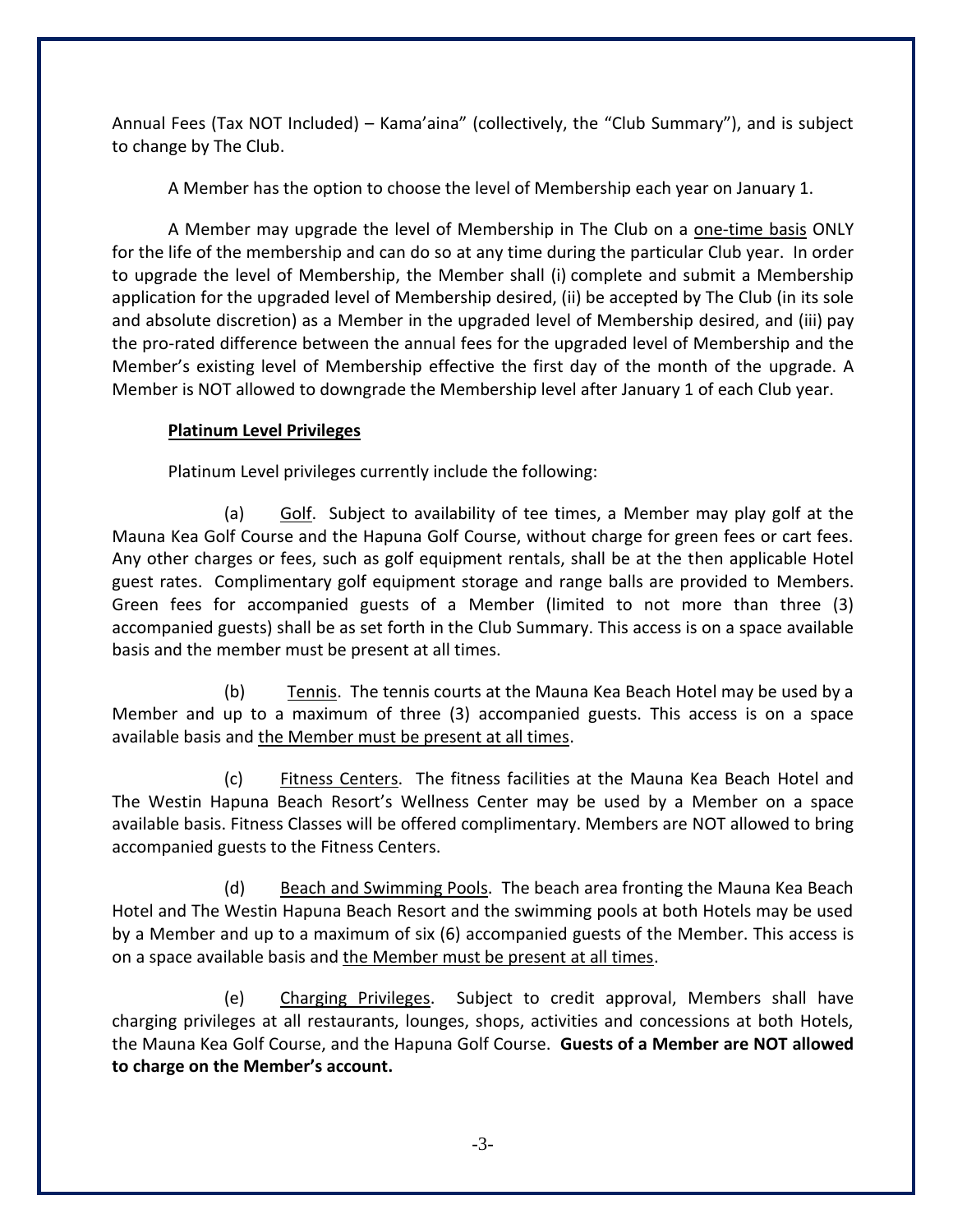(f) Guests. Homeowner will be allowed to extend Club privileges to their unaccompanied guests (See definition of Unaccompanied Guests, page 6) subject to registration as outlined in the Residential Guest Program Procedures. Registered unaccompanied guests will have access to the above-named privileges and amenities (a) through (e) subject to the rules and regulations and Mauna Kea Resort guest fees set forth under the Residential Guest Program Procedures. Unaccompanied guest privileges may be denied, withdrawn or revoked at any time for reasons considered sufficient by The Club.

(g) Multi-Generation Member Type. **Homeowner Members ONLY** will be able to select the Multi-Generation Member Type option upon payment of a 50% surcharge as outlined in the Member Summary. The privileges as outlined in (a) through (e) above will then be amended to include the Member, the Member's spouse/domestic partner, the immediate children, grandchildren, their spouse/domestic partners and parents of both the member and member's spouse/domestic partner. A domestic partner is defined as an individual residing in the same household with the main member as a family unit.

## **Social Level Privileges**

Social Level privileges currently include the following:

(a) Golf. Subject to availability of tee times, a Member, and accompanied guests of the Member (limited to not more than three (3) accompanied guests) may play golf at the Mauna Kea Golf Course and the Hapuna Golf Course at special fees set forth in the Club Summary. Green fees for accompanied guests of a Member (limited to not more than three (3) accompanied guests) shall be as set forth in the Club Summary. This access is on a space available basis and the Member must be present at all times.

(b) Tennis. The tennis courts at the Mauna Kea Beach Hotel may be used by a Member and up to a maximum of three (3) accompanied guests of the Member. This access is on a space available basis and the Member must be present at all times.

(c) Fitness Centers. The fitness facilities at the Mauna Kea Beach Hotel and The Westin Hapuna Beach Resort's Wellness Center may be used by a Member on a space available basis. Classes will require payment of a fee as established by The Club. **Members are NOT allowed to bring accompanied guests to the Fitness Centers.**

(d) Beach and Swimming Pools. The beach area fronting the Mauna Kea Beach Hotel and The Westin Hapuna Beach Resort and the swimming pools at both Hotels may be used by a Member and up to a maximum of six (6) accompanied guests. This access is on a space available basis and the Member must be present at all times.

(e) Charging Privileges. Subject to credit approval, Members shall have charging privileges at all restaurants, lounges, shops, activities and concessions at both Hotels, the Mauna Kea Golf Course, and the Hapuna Golf Course. **Guests of a Member are NOT allowed to charge on the Member's account.**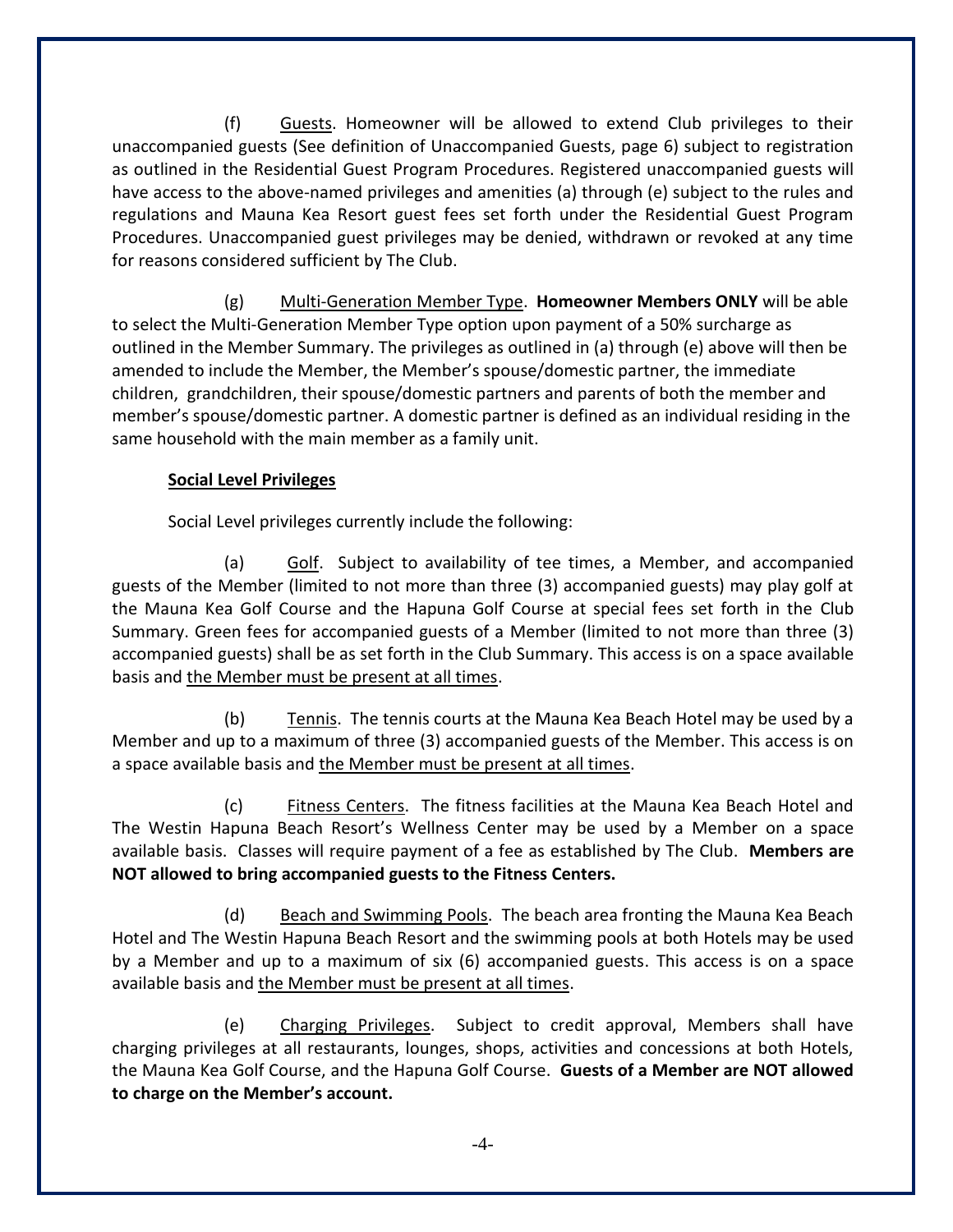(f) Guests. Homeowner Members will be allowed to extend Club privileges to their unaccompanied guests (see Definition of Unaccompanied Guests, Page 6) subject to registration as outlined in the Residential Guest Program Procedures. Registered unaccompanied guests will have access to the above-named privileges and amenities (a) through (e) subject to the rules and regulations and Mauna Kea Resort guest fees set forth under the Residential Guest Program Procedures. Unaccompanied guest privileges may be denied, withdrawn or revoked at any time for reasons considered sufficient by The Club.

(g) Multi-Generation Member Type. **Homeowner Members ONLY** will be able to select the Multi-Generation Member Type option upon payment of a 50% surcharge as outlined in the Member Summary. The privileges as outlined in (a) through (e) above will then be amended to include the Member, the Member's spouse/domestic partner, the immediate children, grandchildren, their spouse/domestic partners and parents of both the member and member's spouse/domestic partner. A domestic partner is defined as an individual residing in the same household with the main member as a family unit.

## **HBR Access**

HBR Access is available ONLY to owners at Hapuna Beach Residences and currently includes the following:

(a) Fitness Center. The fitness facilities at The Westin Hapuna Beach Resort's Westin Workout may be used on a space available basis. Classes will require payment of a fee as established by The Club. **Access participants are NOT allowed to bring accompanied guests to the Fitness Center.**

(b) Beach and Swimming Pools. The beach area fronting The Westin Hapuna Beach Resort and both swimming pools at the Hotel may be used, and up to a maximum of six (6) accompanied guests. This access is on a space available basis and the Access participant must be present at all times.

(c) Charging Privileges. Subject to credit approval, the Access participant shall have charging privileges at all restaurants, lounges, shops, activities and concessions at The Westin Hapuna Beach Resort ONLY. **Guests of an Access participant will NOT be allowed to charge on the Access participant's account.**

(d) Guests. Unaccompanied guests of Access participants will not be eligible to register for resort access unless expressly permitted in writing in advance by The Club in its sole discretion.

(e) Multi-Generation Member Type. Access participants will NOT be eligible to participate in the Multi-Generation Member Type option.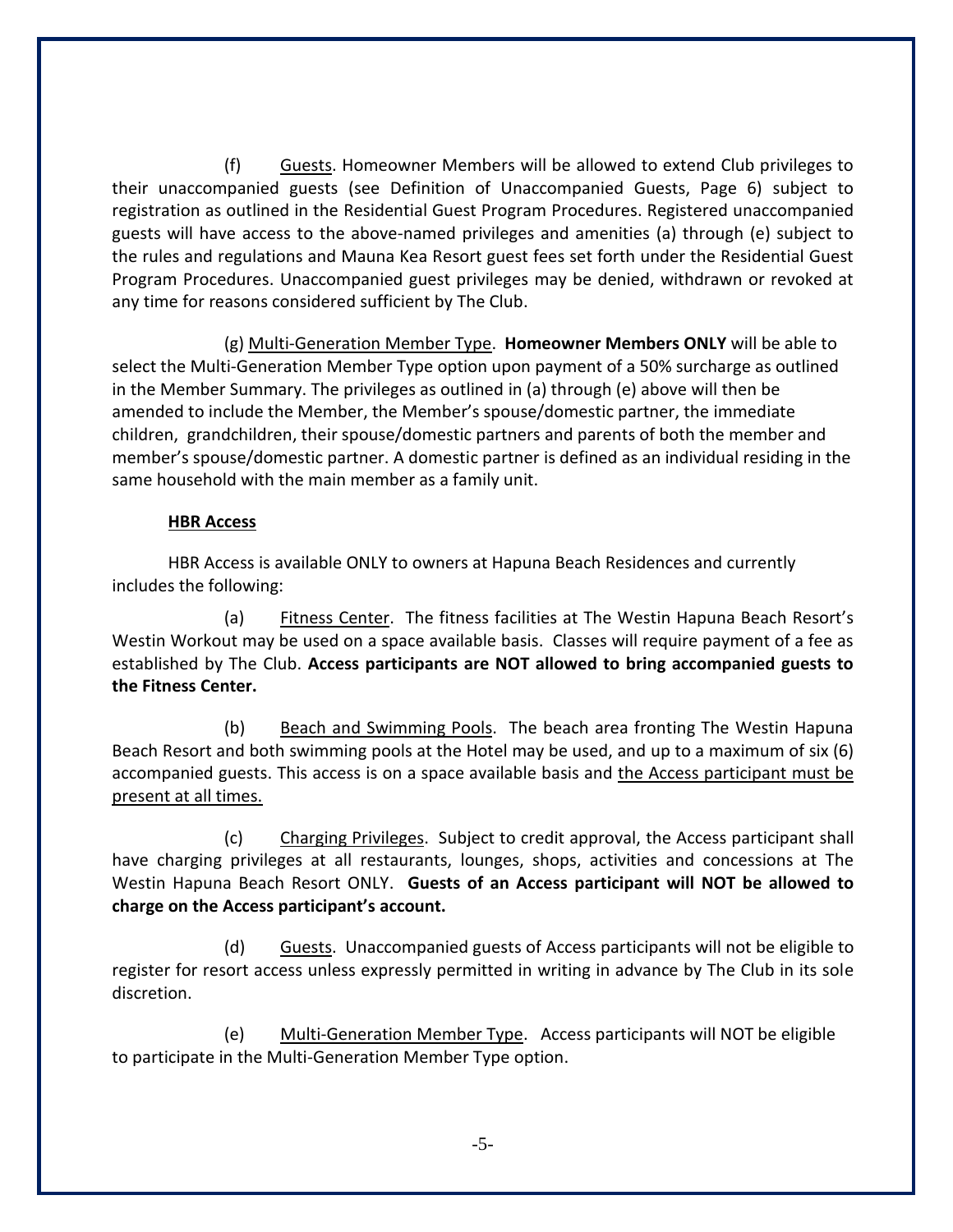#### **Guests**

#### **Accompanied Guests.**

a. The Club reserves the right to restrict accompanied guest access during peak periods.

b. The same accompanied guest cannot play golf more than six (6) times in any calendar year regardless of the sponsoring Member.

c. No more than six (6) accompanied guests can be sponsored to use other Club Facilities on any given day unless permitted by The Club.

d. A particular individual using the Club Facilities as an accompanied guest must be registered by the sponsoring Member with The Club. The Club reserves the right to require identification by each accompanied guest. Accompanied guests will be charged guest fees for use of selected Club Facilities as determined from time to time by The Club.

e. Accompanied guest charges for any goods or services must be paid for through their guest account if a Residential Guest Registration Form is on file with the Membership Department or with cash or major credit card if they are not registered.

f. Accompanied guest privileges may be limited by The Club, from time to time.

g. Member must be present at all times.

h. The sponsoring Member shall be responsible for all unpaid charges incurred by the accompanied guest. The sponsoring Member is also responsible for the conduct of an accompanied guest while at the Club Facilities and is liable to The Club for any damages, costs, injuries or other liability suffered or incurred by The Club as a direct or indirect result of the conduct or actions of the sponsoring Member's accompanied guests. If the manner, deportment or appearance of any accompanied guest is deemed to be unsatisfactory, the sponsoring Member shall, at the request of The Club, cause such accompanied guest to leave the premises.

## **Unaccompanied Guests**

An unaccompanied guest is defined as a guest who is occupying a Member's Eligible Property when the Member is not in-residence. Co-owners are not considered unaccompanied guests within this definition and must either purchase an Individual Family or Multi-Generation Membership to be eligible for access to resort amenities.

Members are allowed to extend access to unaccompanied guests as governed by the Levels of Membership and completion of a Residential Guest Registration Form, approval by Mauna Kea Residences and payment of applicable Mauna Kea Resort guest fees as outlined by the Residential Guest Program Procedures.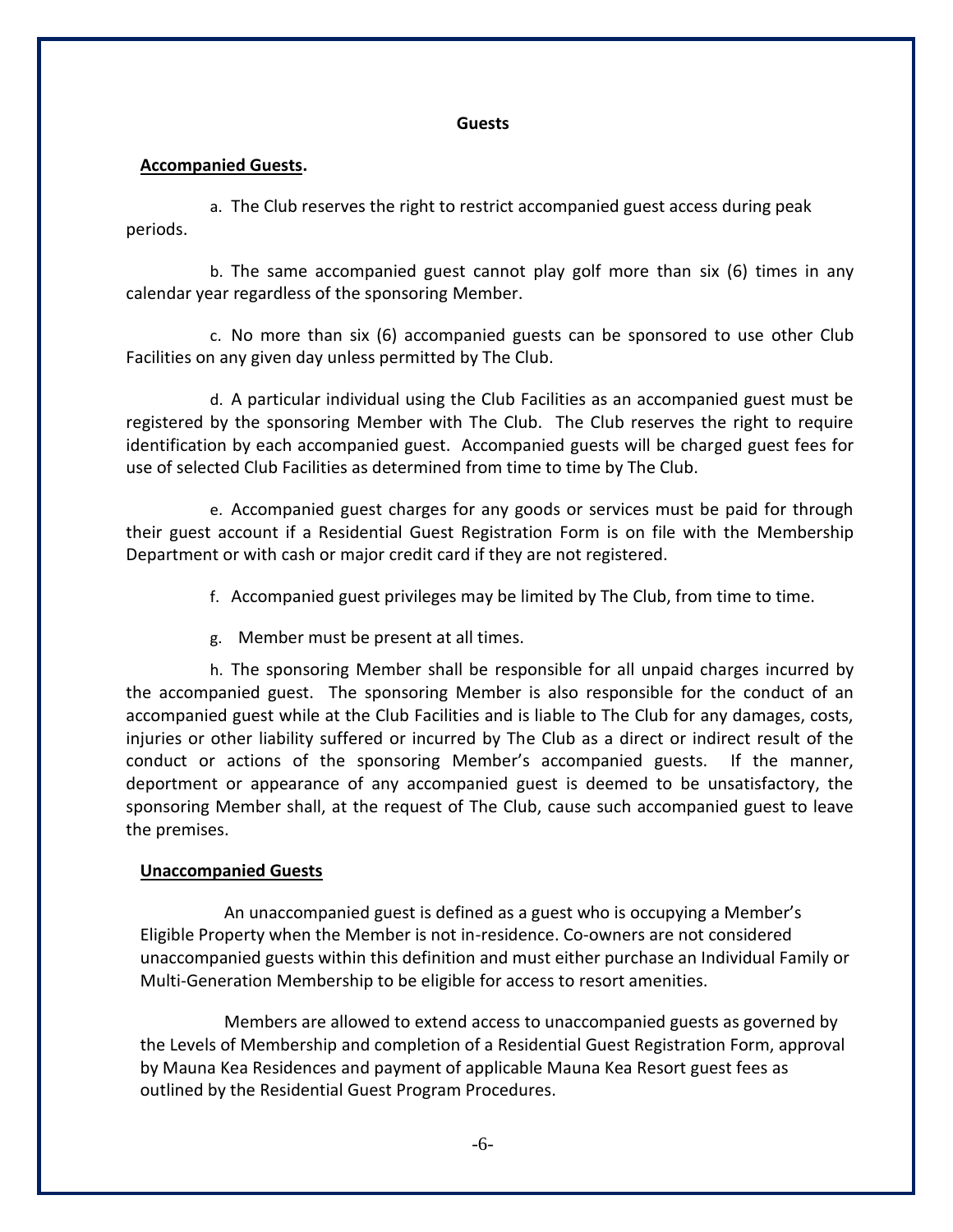Although it is the intention of The Club to accommodate registered unaccompanied guests without inconvenience to the Members, The Club reserves the right to limit the number of unaccompanied guests that are sponsored by a Member on any given day or over the course of the calendar year or portion thereof. The Club shall establish from time to time the rate of the Mauna Kea Resort guest fees, charges and the rules and regulations for use of the Club Facilities by unaccompanied guests. Unaccompanied guest privileges may be denied, withdrawn or revoked at any time for reasons considered sufficient by The Club.

Further rules and regulations applicable to unaccompanied guests are set forth herein.

1) Subject to the completion of Registration by the unaccompanied guest, approval of Mauna Kea Residences and payment of an access fee determined by The Club from time to time, unaccompanied guests will have residential guest access to the Club Facilities on a space available basis. An unaccompanied guest's access and privileges shall be subject to the Levels of Membership, the Residential Guest Procedures, and any additional rules, regulations and policies adopted by The Club from time to time. Privileges for unaccompanied guests may be extended or cancelled in the future at the discretion of The Club.

2) Unaccompanied guests who have completed Registration will be listed on the Residential Guest Residing List for the length of stay. At the expiration of the privileges, renewals of rental guest privileges will be granted at the discretion of The Club.

3) Unaccompanied guests must be registered and listed on the Residential Guest Residing List to have access to privileges and amenities of The Club.

4) The Member shall be responsible for all unpaid charges incurred by the unaccompanied guest. The Member shall also be responsible for the conduct of the unaccompanied guest while at the Club Facilities and is liable to The Club as a direct or indirect result of the conduct or actions of the rental guests.

5) If the manner, deportment or appearance of any unaccompanied guest is deemed to be unsatisfactory, the rental guest may be removed from the Residential Guest Residing List and asked to leave the premises.

#### **Term of Membership**

Membership in The Club is on a calendar year basis, expiring on December 31 of each calendar year (unless otherwise earlier terminated by The Club as provided herein), and must be renewed each year on January 1, subject to The Club's determination to renew such Membership and further subject to the terms and conditions established by The Club. **The annual membership fee is fully earned as of January 1 of each calendar year and no portion is refundable.** Membership in The Club is at all times subject to rules, regulations, policies, guidelines, systems,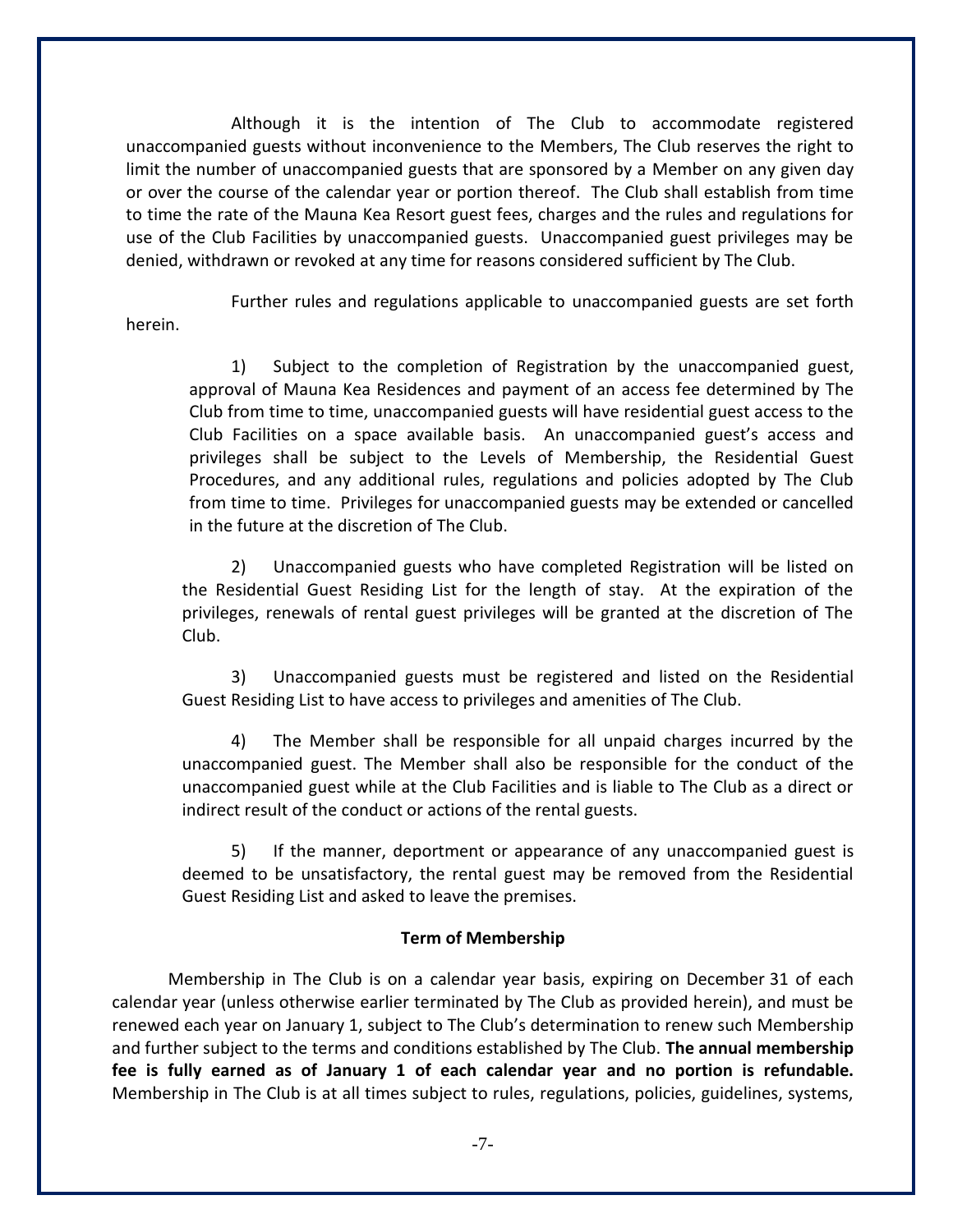and/or pricing governing The Club and/or the Club Facilities established from time to time by The Club in its sole and absolute discretion.

The only exception to this Term of Membership is for a new Homeowner Member who enrolls between February 1 through December 31. If the new enrollment occurs between Febuary 1 through September 30, then the new Homeowner Member is allowed to pay a prorated fee effective the first of the month that they join with their membership expiring on December 31 of that calendar year. If a new enrollment occurs from October 1 through December 31, then the new Homeowner Member must pay for the balance of that calendar year **PLUS** the following full calendar year at time of enrollment. A new Homeowner Member is defined as an individual who has NOT been a Member in the previous calendar year.

#### **Non-Transferability**

Membership in The Club is non-transferable and any attempted hypothecation, sale or transfer shall be null and void.

#### **Termination of Member Rights with Cause**

A Member's right to participate in The Club may automatically terminate upon the occurrence of any of the following (unless The Club elects to waive such termination):

(f) A Member's failure to pay any fees and/or charges within sixty (60) days after the applicable due date established by The Club;

(g) A Member's delinquency on the payment of any fees and/or charges of more than thirty (30) days on two (2) or more occasions in any twelve (12) month period or on three (3) occasions in any twenty-four (24) month period;

(h) Repeated or serious violations by the Member or the Member's immediate family or guests of any of these Rules and Regulations or any other applicable rules, regulations, restrictions or policies established by The Club, which determination shall be made by The Club in its sole and absolute discretion;

(i) Initiation by a Member or the Member's immediate family or guests of a lawsuit, proceeding, arbitration, action or claim of any nature whatsoever, irrespective of the merits or outcome, against The Club, or any related person, entity, officer, employee or agent of either;

(j) A Member's conviction of a felony or plea of guilty or nolo contendere to a felony charge;

(k) A Member's failure to comply with the provisions of this Plan of Membership or any other applicable rules, regulations, restrictions or policies established by The Club from time to time, which is not timely cured within five (5) days of the Member's written notice from The Club of such failure; or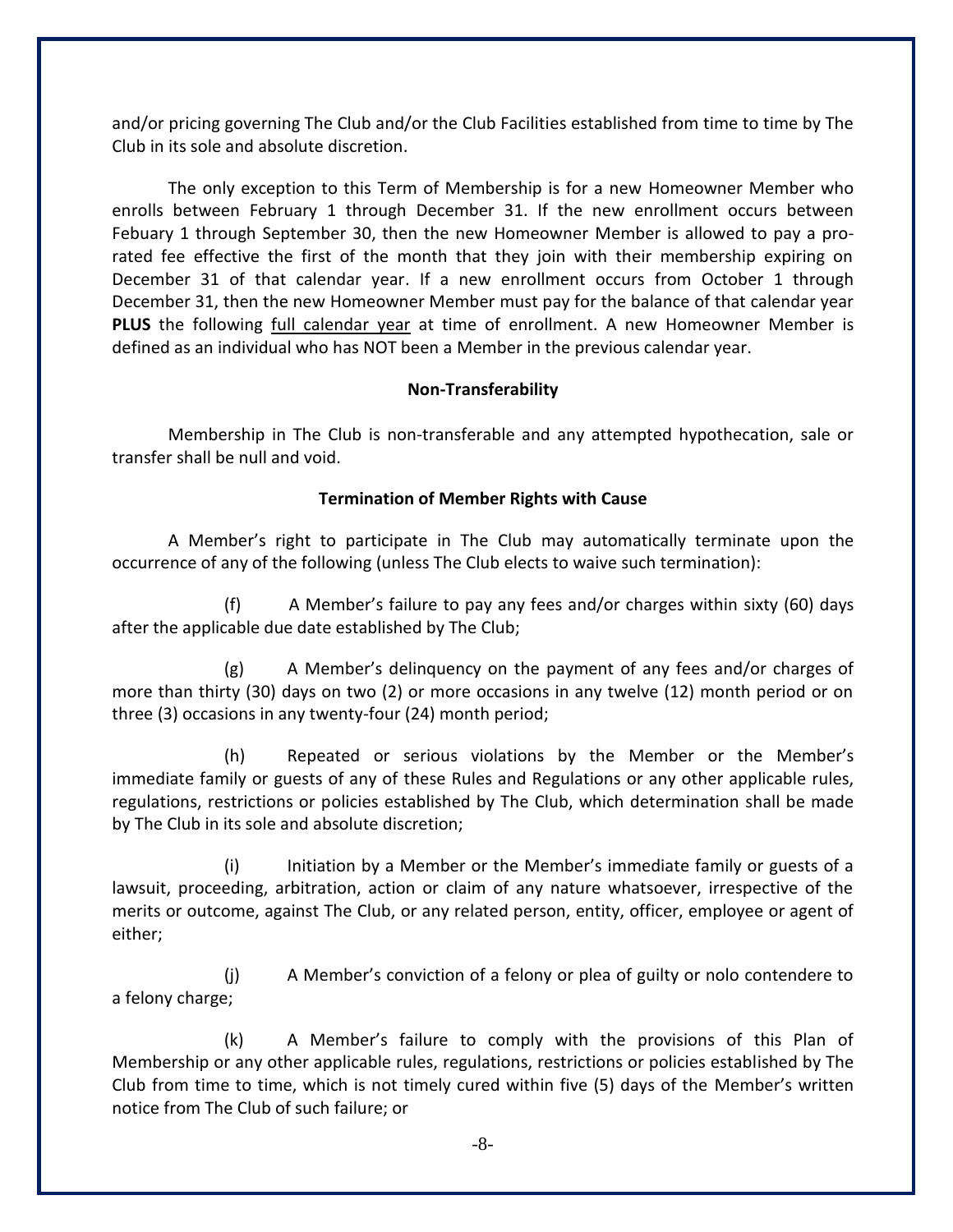(l) A Member makes a false, deceitful, or misleading statement in any application or submittal to The Club.

Upon termination of a Member's rights of Membership as provided herein, the annual fee paid by the Member shall be forfeited and there will be no refund of any fees or charges which are paid in advance.

## **General Club Rules**

1. Members and their guests shall abide by all rules and regulations in effect including Resort Rules and Regulations for Vehicles, Golf Carts and Low Speed Vehicles and, without limitation, all other posted rules and regulations.

2. The Club Facilities shall be open on the days and during the hours as may be established by The Club. The Club reserves the right to modify access to Club Facilities due to high occupancy, scheduled maintenance and repairs, safety and security and for the purpose of holding events from time to time.

3. Alcoholic beverages will not be served or sold, nor permitted to be consumed, at the Club Facilities in any manner prohibited by law. The Club reserves the right to refuse service to a Member or a Member's guest when that Member or Member's guest appears to be intoxicated or under the legal drinking age.

4. All food and beverages consumed at the Club Facilities must be furnished by The Club, except as otherwise permitted.

5. Employees are permitted to deliver food or alcoholic beverages to locations away from food and beverage outlets or other designated areas of the Club Facilities only with the permission of The Club and in conformance with The Club's liquor license.

6. Commercial advertisements shall not be posted or circulated at the Club Facilities nor shall solicitations of any kind be made at the Club Facilities or upon club stationery without the prior approval of The Club. Other than as permitted in writing by The Club, no petition shall be originated, solicited, circulated or posted at the Club Facilities.

7. Members shall not use the roster or list of Members for solicitation or commercial purposes.

8. It is contrary to The Club's policy to have its facilities used for functions or fund raising efforts for the benefit of a political cause, except as specifically permitted by The Club.

9. The Club Facilities shall not be used in connection with organized religious services or other activities except as may be approved by The Club.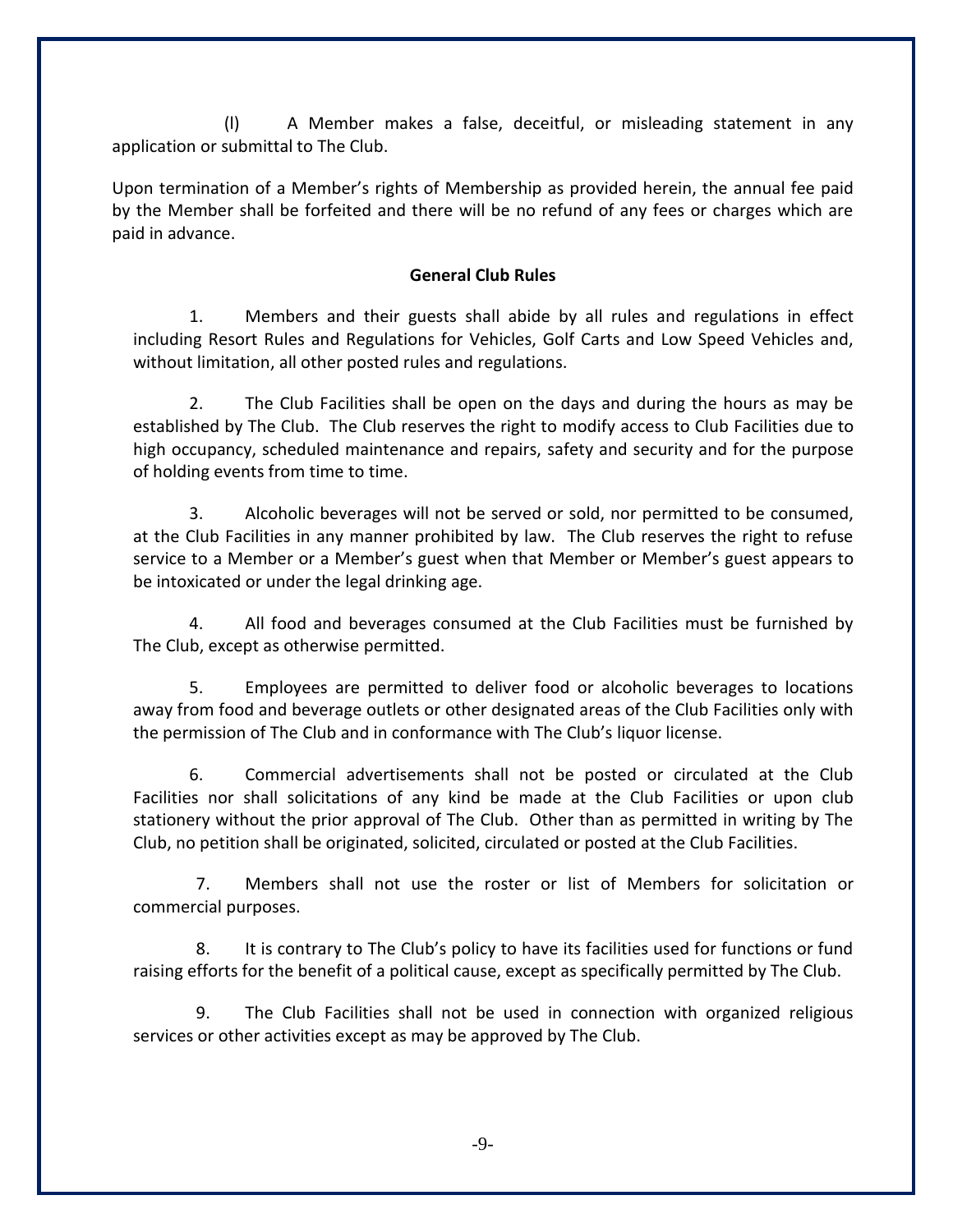10. Members should not request special personal services from employees who are on duty or the personal use of furnishings or equipment at the Club Facilities which are not ordinarily available for use by Members.

11. Dogs or other pets (with the exception of service animals, as defined under the Americans with Disabilities Act and Hawaii law) are not permitted on the Club Facilities, except with the permission of The Club. Where dogs are permitted on the grounds, they must be on a leash. Members are responsible for damage caused by an animal owned by the Member or under the Member's control.

12. Members, their immediate family Members and their guests may not abuse any of the employees, verbally or otherwise. All service employees are under the supervision of the Hotel Manager and no Member or a Member's guest shall reprimand or discipline any employee, nor shall a Member request an employee to leave the Club Facilities for any reason. Any employee not rendering courteous and prompt service should be reported to management immediately.

13. Self-parking is permitted in areas identified as Club Member or Platinum Member parking for vehicles which are properly identified for access and parking in those designated areas. No parking will be allowed on grassed areas, at curbs, valet or reserved spaces. "No Parking" signs must be observed. Violators may be towed at the owner's expense.

14. Smoking is not permitted at the Club Facilities except in designated areas.

15. Absolutely no fireworks are permitted anywhere on the Club Facilities or adjacent areas unless part of a fireworks exhibit organized and conducted by The Club.

16. Firearms and all other weapons of any kind are not permitted on the Club Facilities property at any time.

17. Use of the Club Facilities may be restricted or reserved from time to time by The Club.

18. Members and their guests are required to comply with all Mauna Kea Resort rules and regulations.

19. Violation of any of these rules or conduct in a manner prejudicial to the best interests of The Club may subject the person in violation to disciplinary action by The Club in accordance with these Rules and Regulations.

20. The personnel of The Club will have full authority to enforce these Rules and Regulations and any infractions will be reported to management.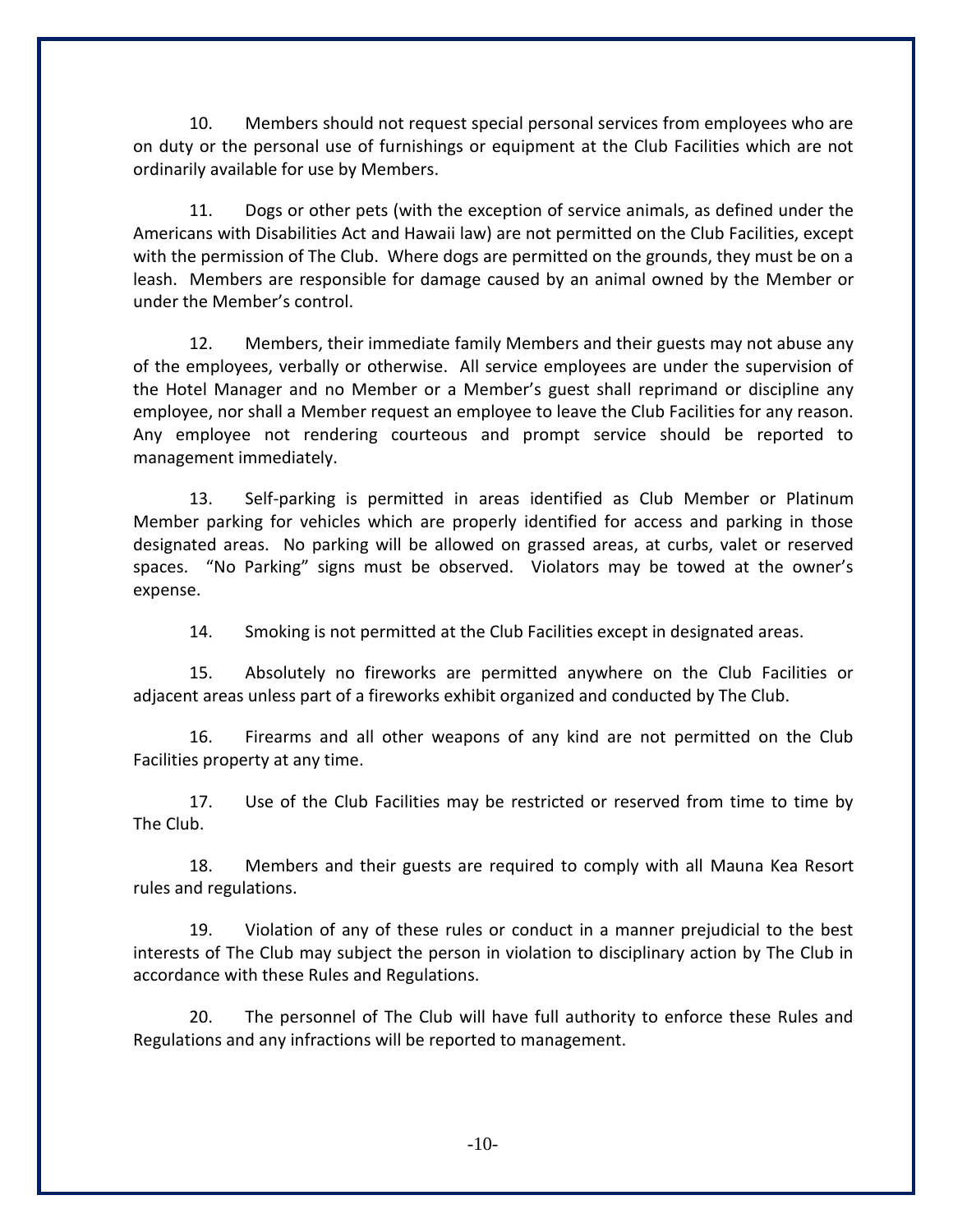21. In no event shall The Club discriminate against any individual because of the individual's race, sex, gender identity, sexual orientation, color, religion, ancestry, familial status, age, disability, marital status or HIV infection.

## **Membership Cards**

1. The Club will issue a Membership Card to the Member upon payment of annual fees by the Member and approval as a Member for the subject calendar year by The Club. Membership Cards will not be issued to children under the age of fourteen (14). The Member must have their Membership Card with them at all times while using the Club Facilities. **Membership Cards are NOT transferable**. In order to provide accurate identification and protect Members from improper charges, The Club **requires** Members to present their Membership card when requesting access or service and at the point of sale for all transactions. **All transactions require the Member's full account number, printed first and last name and signature.**

2. In the event of a lost or stolen Membership Card, The Club must be notified immediately. Until notification of card loss or theft is received in writing by The Club, the Member shall be responsible for all charges placed on the account. A Membership Card replacement fee of \$25 will be charged for lost Membership Cards.

## **Member Dues and Charges**

1. Annual Member dues will be payable in advance unless otherwise determined by The Club and are fully earned upon receipt.

2. **Members are required to provide The Club with one credit card to which the Member authorizes The Club to charge fees and charges which become delinquent and the Member shall substitute such credit card with another credit card when it expires.** Upon approval of The Club, the Member will then be entitled to credit and charge privileges at the Club Facilities so long as his or her Membership privileges are in good standing.

3. Members have the option of having fees and charges billed to their credit card on file with The Club, or billed directly to their club account. Such charges will be billed on a monthly basis and Members will receive a written statement of their charges. All Members agree to pay directly to The Club any amounts not paid by the credit card company within ten (10) days of receipt of written notice from The Club.

4. Club accounts shall be deemed delinquent from the date first billed if payment is not received within thirty (30) days after the date of the monthly statement. Past due bills will be subject to a one and one-half percent (1.5%) interest charge per month, but not to exceed the maximum amount permitted by law. The interest charge shall accrue thirty (30) days from the date of the monthly statement until the account is paid in full. Members having past due bills may be charged a reinstatement fee at the discretion of The Club to reactivate an account once it is deemed delinquent.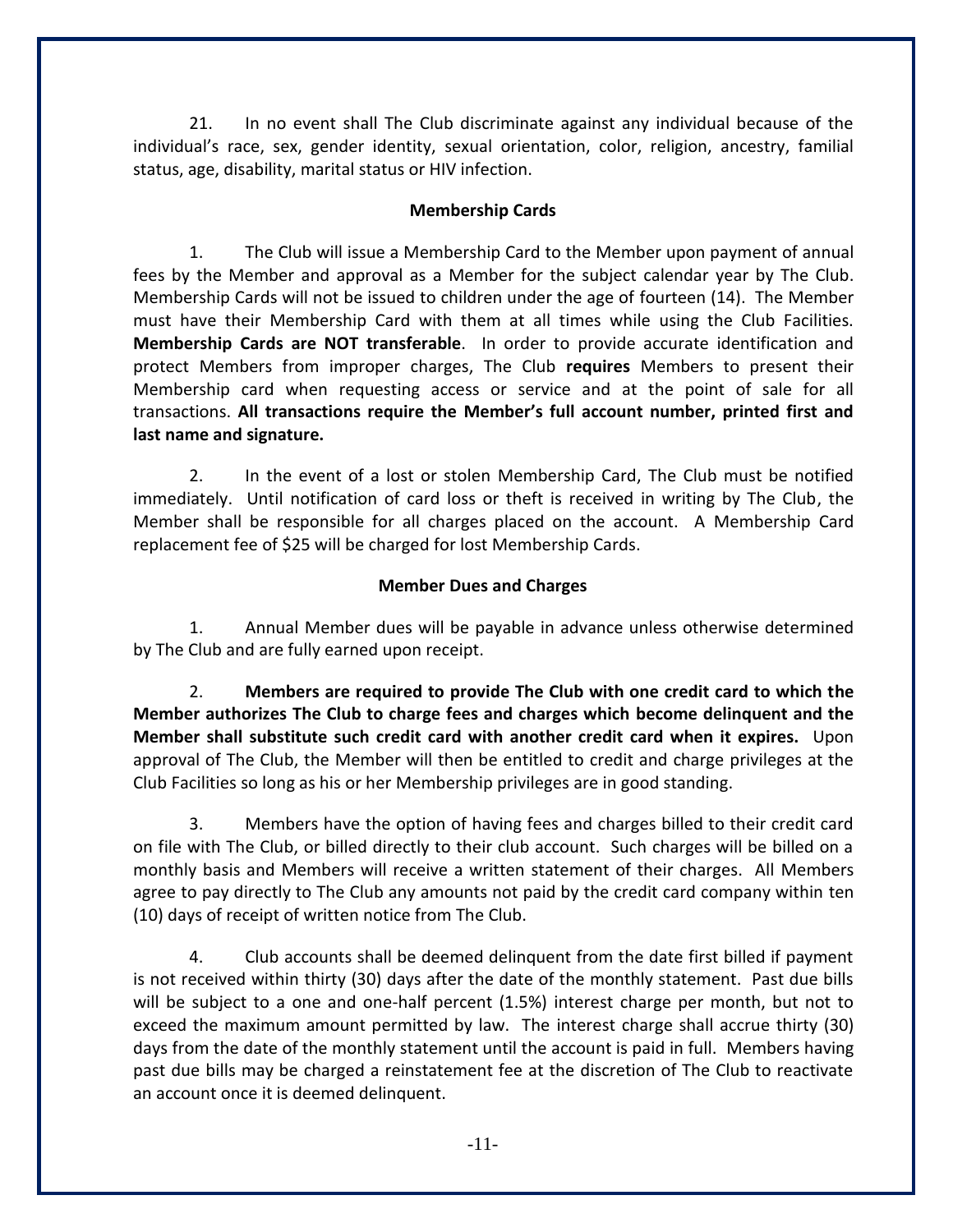5. If a Member fails to pay any club account within thirty (30) days of when it is first billed, The Club shall have the right to suspend membership privileges at any time until the delinquent account is paid in full. Continued delinquency for a period of sixty (60) days from the date a club account is first billed or delinquency on payment by a Member for more than thirty (30) days on two occasions in any calendar year may result in termination of the Member's membership privileges in The Club and forfeit of club membership dues.

6. If the account of any Member is delinquent, The Club may at its option take whatever action it deems necessary to effect collection. If The Club commences any legal action to collect any amount owed by any Member or to enforce any other liability of any Member to The Club, and if judgment is obtained by The Club, the Member shall also be liable for all costs and expenses of such legal action and reasonable attorneys' fees, including any fees required in connection with appellate proceedings.

#### **Mailing and E-Mail Addresses**

1. Each Member shall be responsible for filing with The Club's Administration Office his or her mailing and e-mail address and any changes thereto, where the Member wishes all notices and invoices to be sent. A Member shall be deemed to have received mailings via post or e-mail from The Club ten (10) days after they have been mailed via post or e-mailed to the address on file with The Club. In the absence of both a mailing and e-mail address on file at The Club's Administration Office, any mailing via post or e-mail may, with the same effect described above, be addressed as the Club Administration may think is most likely to cause its prompt delivery.

2. **The Club must be notified in writing of any change of mailing and or e-mail address.** Failure to do so shall constitute a waiver of the right to receive notices, bulletins and any other communications, and a violation of these Rules and Regulations.

## **Membership Correspondence**

 Complaints, criticisms or suggestions concerning the management, service or operation of The Club shall be in writing, signed by the Member and addressed to the "Director of Membership" at The Club's Administration Office. Errors in billing charges should be directed to the attention of the "Accounting Department" at The Club's Administration Office.

#### **Private Functions**

 Private functions are permitted at the Club Facilities only with prior permission of The Club. The individual Member sponsoring the function shall assume full responsibility for the conduct of guests and the removal of any decor. The Member sponsoring the function shall be responsible for any damage to the Club Facilities and for the payment of any charges not paid by individuals attending the private function.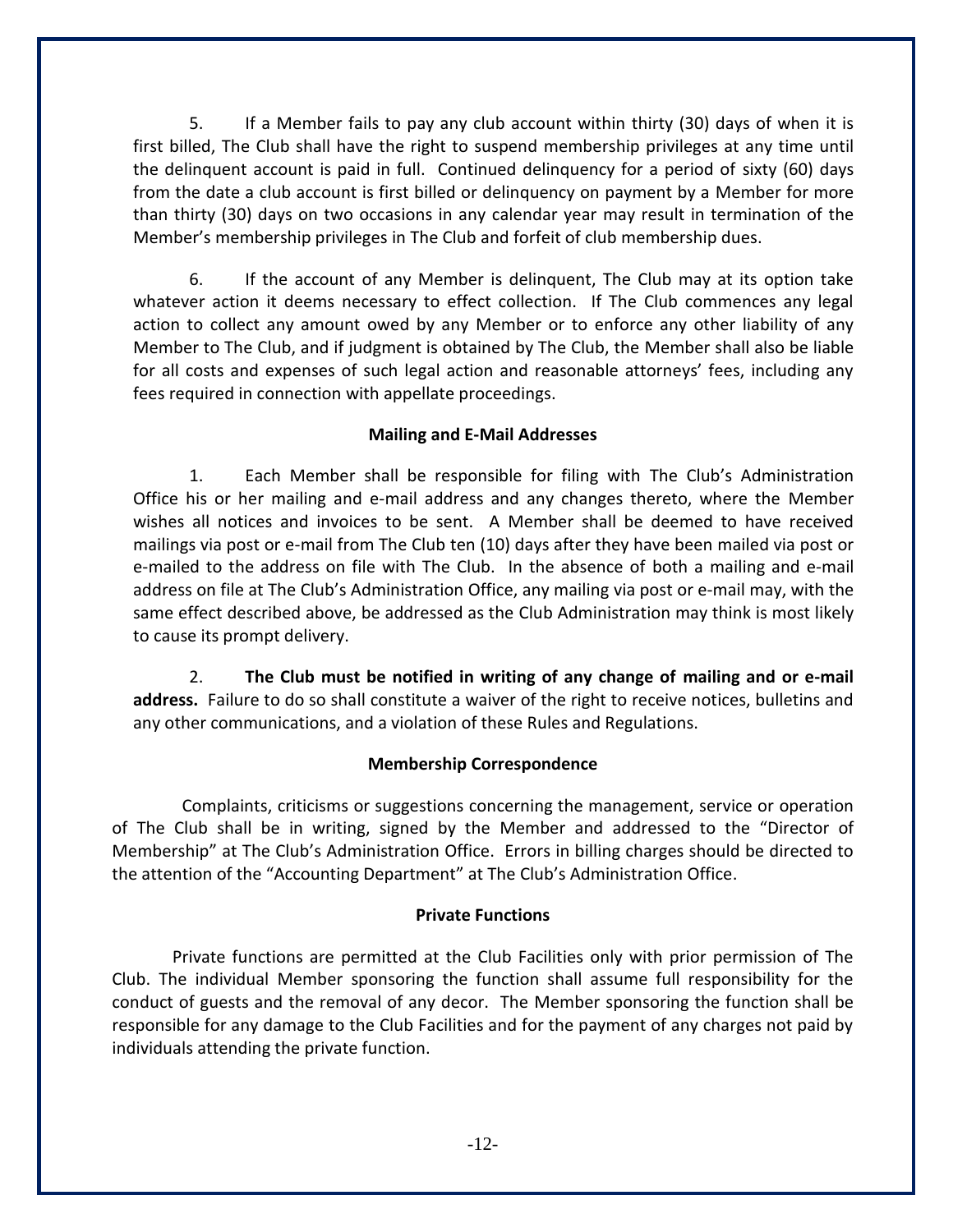## **Resignation of Membership**

1. A Member may resign his or her membership privileges in The Club by delivering written notice of resignation, signed by the Member and addressed to the "Director of Membership" at the Club's Administration Office. A Member's membership privileges shall be deemed to have been resigned as of the date which is thirty (30) days after The Club receives written notice of the Member's resignation. Resignation is irrevocable unless otherwise determined by The Club.

2. Notwithstanding any resignation, annual fees are fully earned at receipt and no portion is refundable.

3. Notwithstanding any resignation, the Member and his or her spouse/partner shall remain liable for any amounts unpaid on the Member's account.

## **Discipline**

1. Members are responsible for their own conduct and for the conduct of their guests. Any Member whose conduct or guest's conduct shall be deemed by The Club to be likely to endanger the welfare, safety, harmony or good reputation of The Club, its affiliates, and/or the Club Facilities or is otherwise improper, may be reprimanded, fined, suspended or expelled from The Club and have all Membership privileges suspended or terminated by The Club. The Club shall be the sole judge of what constitutes improper conduct.

2. The Club may restrict or suspend some or all of a Member's and/or guest's privileges. No Member may on account of any restriction or suspension be entitled to any refund of any fee or charges. During the restriction or suspension, fees and charges shall continue to accrue and shall be paid in full prior to reinstatement as a Member in good standing.

3. The membership privileges of any Member who has been expelled pursuant to the terms hereof shall be treated as being terminated as of the date the Member is expelled. A Member who has been expelled is not entitled to any refund whatsoever.

## **Loss or Destruction of Property or Instances of Personal Injury**

1. Each Member as a condition of membership in The Club assumes sole responsibility for his or her property. Neither The Club nor any manager of the Club Facilities shall be responsible for any loss or damage to any private property used or stored on the Club Facilities, whether in lockers or elsewhere. Any such personal property which may have been left in or on the facilities for six (6) months or more without payment of storage thereon may be sold by The Club, with or without notice, at a public or private sale, or may be otherwise disposed of, and the proceeds, if any, may be retained by The Club.

2. No person shall remove from the facility at which it is placed any property or furniture belonging to The Club or its affiliates without proper written authorization. Every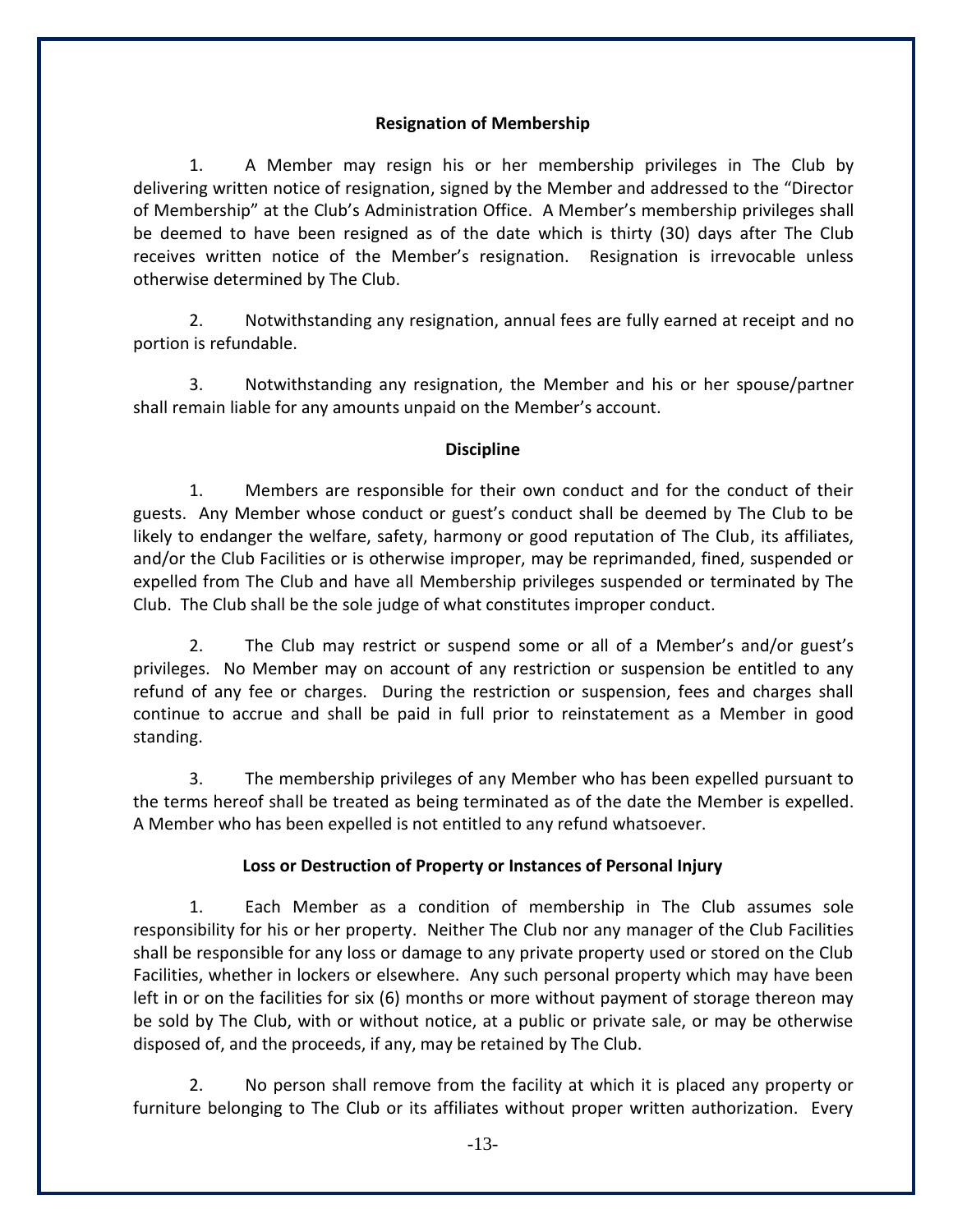Member shall be liable for any property damage caused by the Member or guests. The cost of such damage shall be charged to the responsible Member's account.

3. Any Member or guest or other person who, in any manner, makes use of or accepts the use of any apparatus, appliance, facility, privilege or service whatsoever owned, leased or operated by The Club or its affiliates, or who engages in any contest, game, function, exercise, competition or other activity operated, organized, arranged or sponsored by The Club or its affiliates shall do so at his or her own risk. The Member and their guests release and shall hold The Club, its affiliates, any manager of the Club Facilities and their respective shareholders, partners, directors, officers, Members, employees, representatives, agents (collectively, the "Indemnified Parties") harmless, from and with respect to, any and all loss, cost, claim, injury, damage or liability sustained or incurred by him or her, resulting therefrom, arising out of or incident to Membership in The Club and/or from any act or omission of any of the Indemnified Parties. Any Member shall have, owe and perform the same obligation to the Indemnified Parties hereunder in respect to any such loss, cost, claim, injury, damage or liability sustained or incurred by any guest or immediate family member.

4. Should any party bound by these Rules and Regulations bring suit against any of the Indemnified Parties in connection with any event operated, organized, arranged or sponsored by The Club or its affiliates or on any other claim or matter in connection with membership in The Club, and fail to obtain judgment therein against any one or more of them, said party shall be liable to the prevailing Indemnified Parties for all costs and expenses incurred by them in the defense of such suit, including court costs and attorneys' fees and expenses through all appellate proceedings and shall forfeit both club membership and club membership dues.

#### **Reservations and Cancellations**

1. Reservations are required for most activities and shall be accepted on a firstcome, first-served basis by pre-registering with the appropriate personnel.

2. Reservations for dining will be held for only fifteen (15) minutes after the reserved time.

3. Not less than twenty-four (24) hours notice shall be required for any cancellation unless a greater cancellation period exists for the particular activity. Any cancelled reservations after that time may be charged the then applicable Hotel guest rate for that event.

## **Gratuities**

1. A fixed gratuity may be added to all food and beverage purchases, which gratuity may be allocated by The Club between service fees to employees as tips or wages and service fees for costs or expenses other than tips or wages of employees. Gratuities for special functions may be higher than the gratuities for a la carte dining.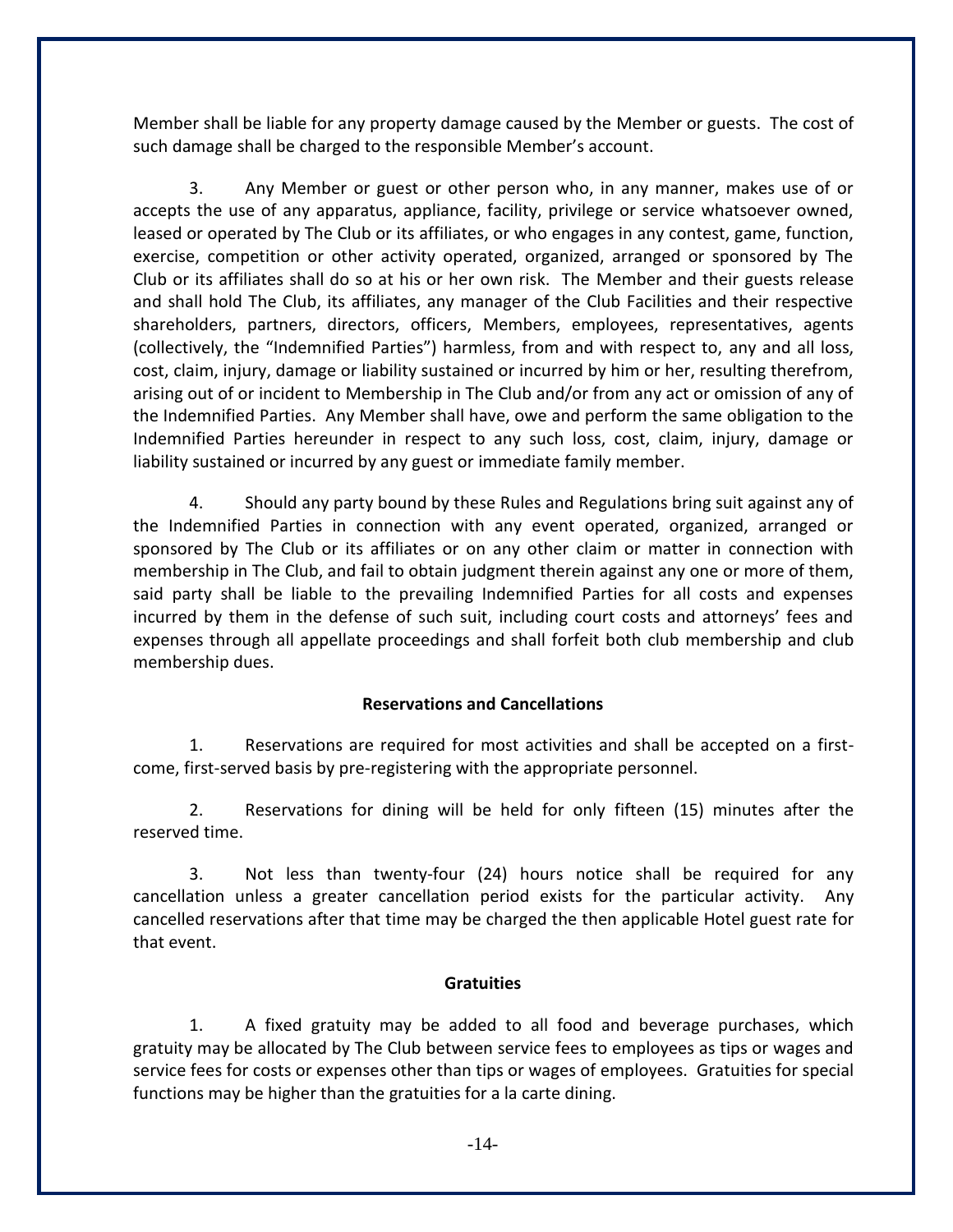2. Cash tipping is permitted.

## **Children**

1. Children ages fourteen (14) to sixteen (16) must be accompanied by an adult when using the fitness facilities. Children under fourteen (14) years of age are not permitted in any of the fitness centers.

2. Children under the lawful drinking age are not permitted in any lounge unless accompanied by an adult.

3. Juniors under the age of eighteen (18), must be accompanied by an adult when playing golf.

4. Members are responsible for the conduct and safety of their children when at the Club Facilities.

## **Attire**

1. It is expected that Members will choose to dress in a fashion befitting the surroundings and atmosphere provided in the setting of The Club. It is also expected that Members will advise their guests of the dress requirements. The Club may publish dress requirements from time to time.

2. Gentlemen and ladies are requested to dress in a fashion compatible with the appropriate occasion.

3. Shirts and shoes must be worn at all times when at the Club Facilities, other than at the swimming, beach, spa and locker facilities.

4. Proper golf attire is required for all players. Proper attire shall mean the following:

- Men: Shirts with collars and sleeves and slacks or Bermuda shorts of mid-thigh length are considered appropriate attire. Mock polo shirts are the only noncollared shirts permitted. Tank tops, tee shirts, mesh shirts, sweat pants, warm-up suits, blue jeans, swim wear, short shorts, cut-offs, gym shorts, tennis outfits or other athletic shorts are not permitted.
- Women: Dresses, skirts, slacks, mid-length shorts and blouses are considered appropriate attire. Halter tops, tee shirts, cut-offs, sweat pants, warm-up suits, blue jeans, swim wear, tennis dresses, short shorts, or other athletic shorts are not permitted.
- Golf Shoes: Appropriate golf shoes are required for all golfers. Football, soccer or other large knobby spike shoes are not allowed. Tennis shoes or other soft sole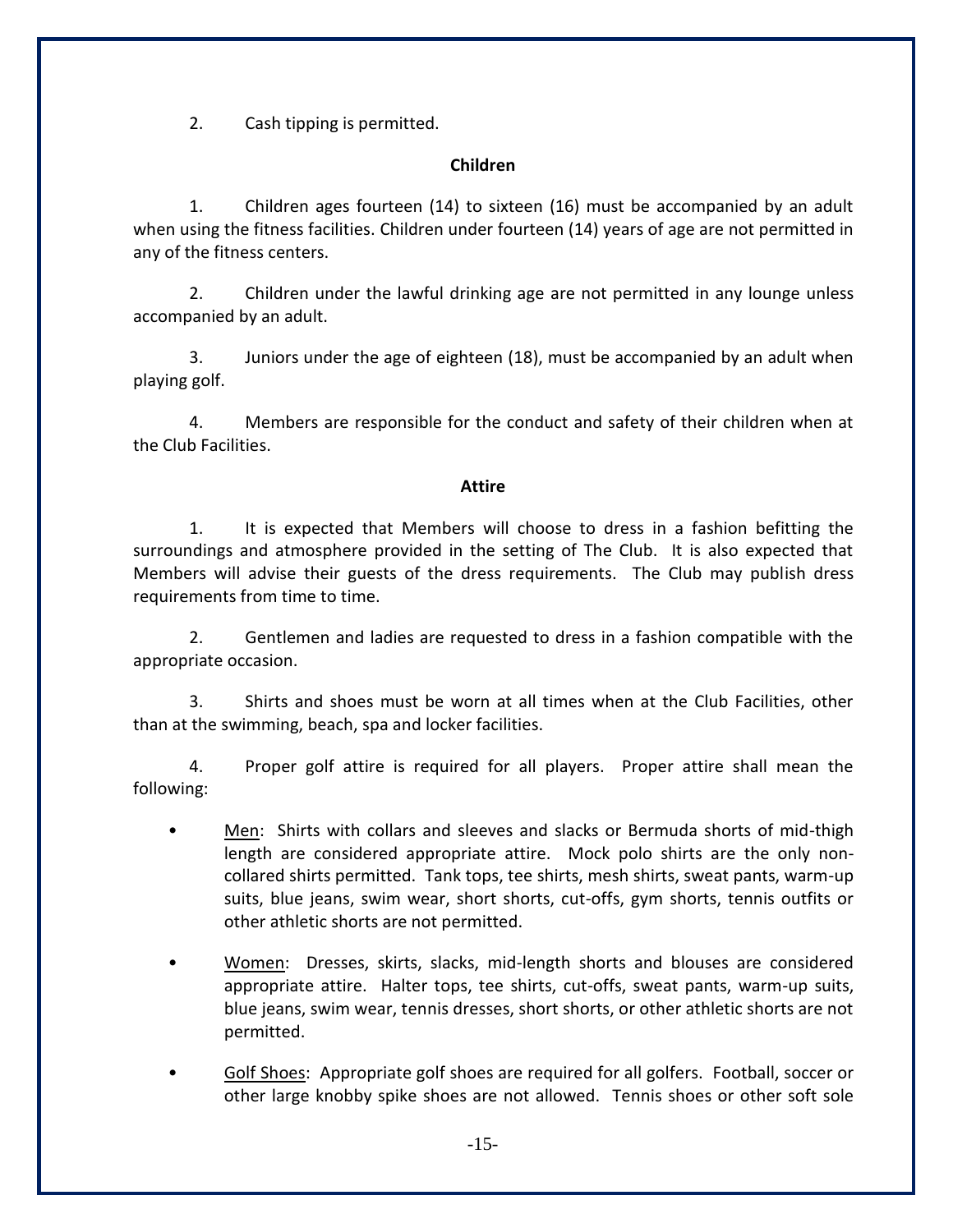shoes are subject to the approval of the golf professional on duty. Use of nonmetal spikes of a type approved by The Club is mandatory.

This dress code is mandatory for all players. Improperly dressed golfers shall be asked to change before playing. If you are in doubt concerning your attire, please check with the pro shop before starting play.

#### **General Golf Rules**

1. The Rules of Golf as adopted by the USGA together with the Rules of Etiquette as adopted by the USGA shall be the rules of The Club, except when in conflict with local rules or with any of the rules herein.

2. "Cutting-in" is not permitted at any time. All players must check in with the starter or golf shop.

3. Practice is not allowed on the golf courses. The practice facilities should be used for all practice.

4. Speed of play: It is the goal of all players to complete their round in less than four and one-half hours. This amount of time is more than adequate, provided all players remain aware of the rights of others to play without delay. It is the responsibility of each group to keep pace with the group ahead. If a group falls one complete hole behind the group ahead, the group should allow the following group to go through. It is each group's responsibility to be observant of its position on the course and keep pace. The player assistant has the authority to keep play moving at the proper pace for all players' enjoyment. Players unable to keep proper pace may be requested to leave the course.

5. If a player is repeatedly warned for slow play, The Club may take such action as it deems appropriate, including without limitation, restricting the person's use of a golf course during certain times of the day.

6. All players who stop after playing nine holes for any reason must occupy the next tee before the following players arrive at the tee or they shall lose their position on the golf course and must get permission from the starter to resume play.

7. All tournament play must be approved in advance by The Club.

8. Enter and leave bunkers at the nearest level point to the green and smooth sand over with a rake upon leaving.

9. Repair all ball marks on the green.

10. Repair all divots.

11. Searching for balls other than those played by members of the group is not allowed on the courses at any time.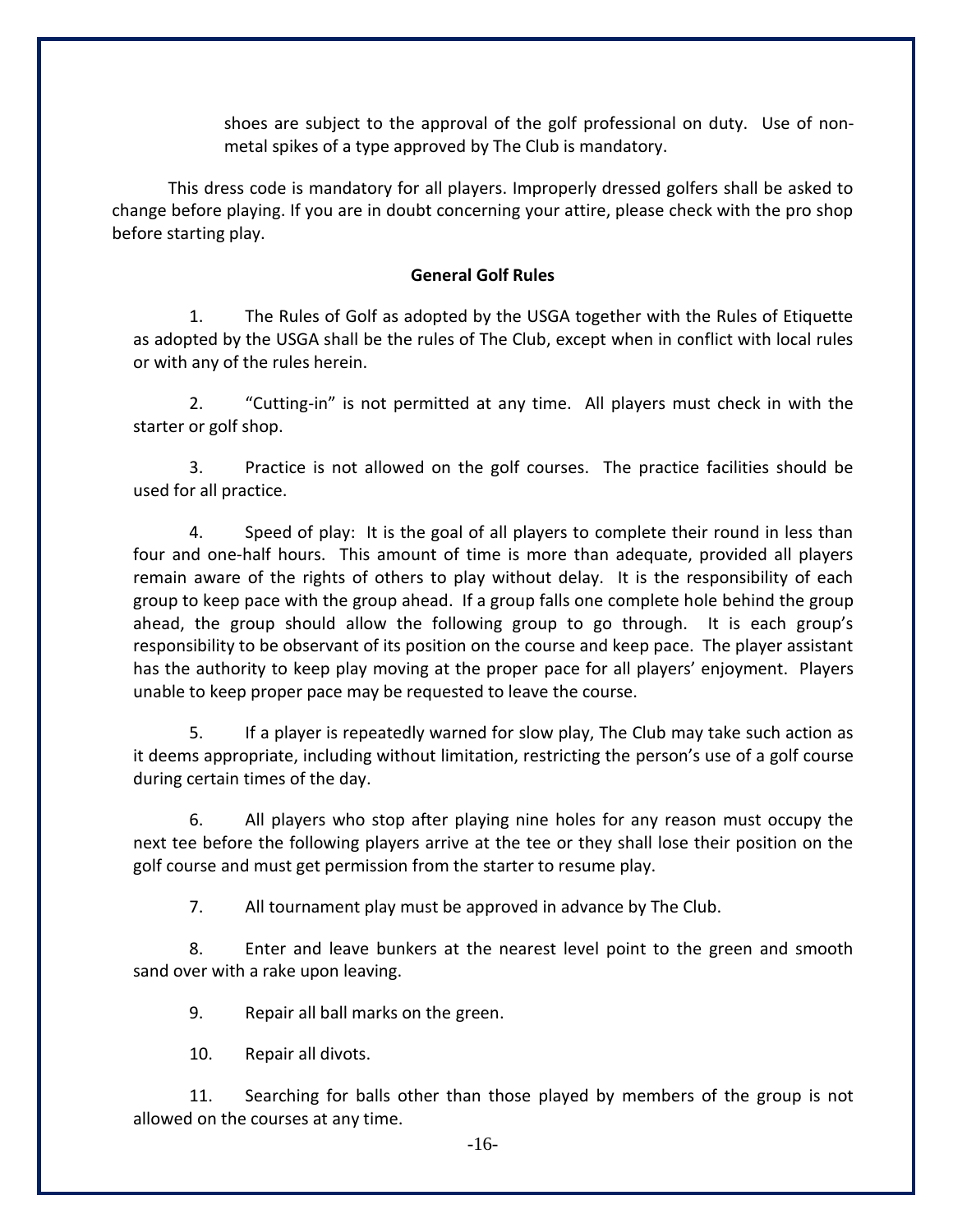12. Each player must have his or her own set of golf clubs.

13. Proper golf attire is required for all players, as previously described.

14. If lightning is in the area, all play shall cease. Although the pro shop staff may warn players about lightning in the area, of which it is aware, The Club does not assume any duty to detect lightning and warn players. If Club personnel warn players about potential lightning in the area, players must stop play immediately.

15. No beverage coolers are permitted on the course unless provided by The Club.

16. "Discontinued Play" Policy: less than three (3) holes played - full eighteen (18) hole credit; less than twelve (12) holes played - nine (9) hole credit.

17. Twosomes may play at the discretion of the pro shop. Twosomes should not expect to play through foursomes and should not exert any pressure on the groups ahead. Foursomes shall have the right of way.

18. Twosomes and singles shall be grouped with other players, if available, at the discretion of the pro shop.

19. Singles shall have no priority on the golf course and shall be permitted to play only at the discretion of the pro shop. Singles should not expect to play through other groups and should not exert any pressure on groups ahead.

20. Groups of five (5) or more players shall only be permitted on the golf course with the permission of the pro shop.

21. The Club reserves the right to implement a caddie program. In the event such a program is implemented, caddies will be available for Members and their guests.

## **Hours of Play**

The hours of play and pro shop hours shall be posted in the pro shop. The Director of Golf or his or her designee shall determine when a golf course is fit for play.

## **Golf Starting Times**

1. The staff shall assign the starting time depending on availability.

2. Starting times may be made in person or by phone during pro shop hours according to The Club's tee time reservation policies.

3. Starting time changes must be approved by the pro shop.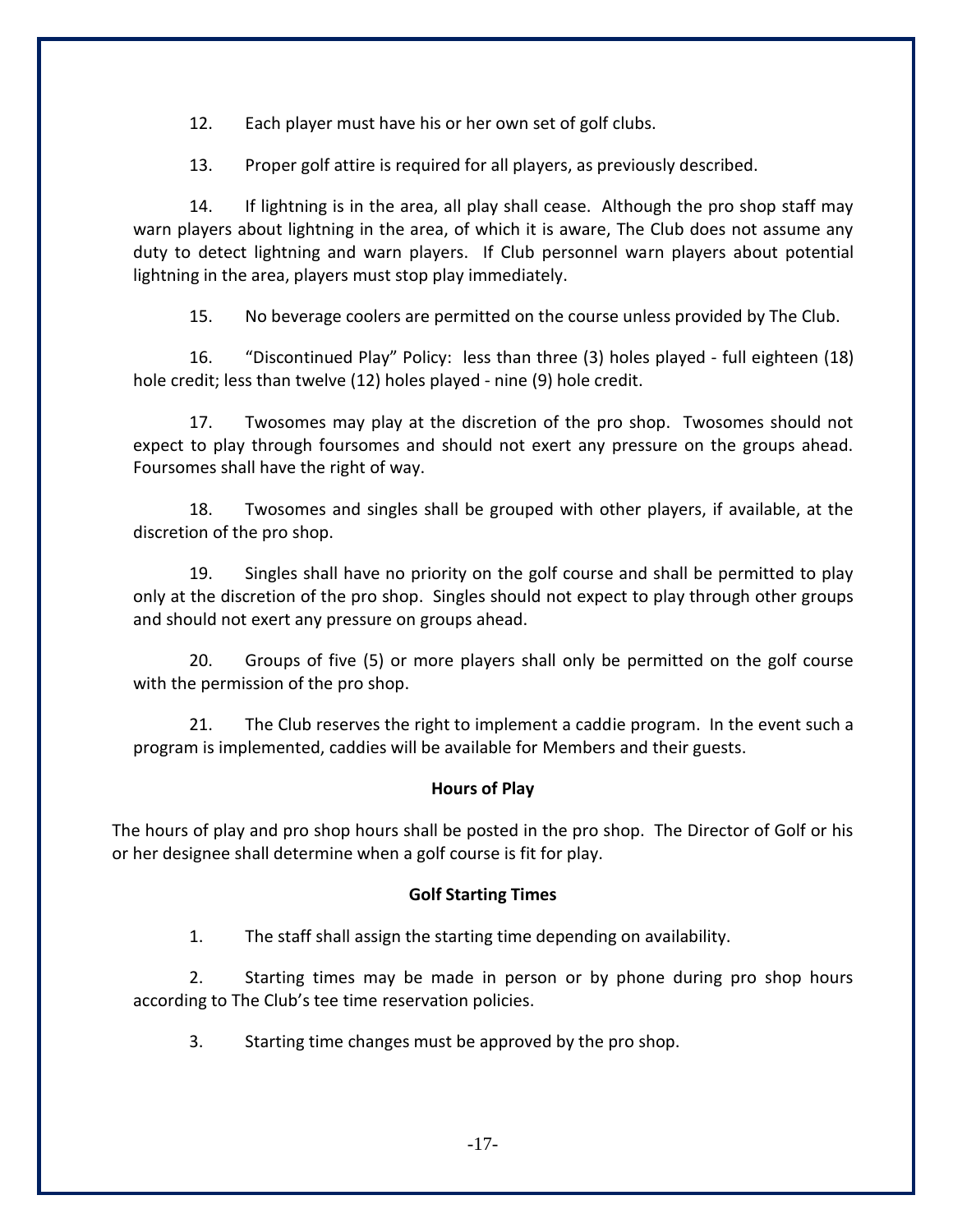4. Members should notify the pro shop of any cancellation as soon as possible. Members who fail to cancel a starting time at least twenty-four (24) hours in advance are subject to a cancellation fee determined by The Club.

#### **Registration**

1. All Members and guests must register in the pro shop before beginning play.

2. Failure to check in and register ten (10) minutes prior to a reserved starting time may result in assignment of another starting time or cancellation, at the discretion of the starter.

#### **Practice Ranges**

1. A practice range is open during normal operating hours as posted in the pro shop. A practice range may be closed for general maintenance at The Club's discretion.

2. Range balls are for use on the practice range and may not be used on the golf courses.

3. Golf carts are not permitted on any tee area. Parking of golf carts is allowed in designated areas only.

- 4. Balls must be hit from designated areas.
- 5. Proper golf attire is required at all times on the practice range.
- 6. Lessons by unauthorized professionals are prohibited.

#### **General Golf Cart Rules**

- 1. The use of golf carts on paths is mandatory when posted.
- 2. The Club reserves the right to permit/prohibit walking.
- 3. Golf carts shall not be used by a Member or guest on the Club Facilities without proper assignment and registration in the pro shop.
	- 4. Golf carts may only be used on a golf course when the course is open for play.
	- 5. Golf carts may only be operated by persons sixteen (16) years of age or older.
	- 6. Only two (2) persons and two (2) sets of golf clubs are permitted per golf cart.
	- 7. Individual carts are not allowed for twosomes or foursomes.

8. In the event The Club permits walking, then pull carts may or may not be permitted in The Club's discretion.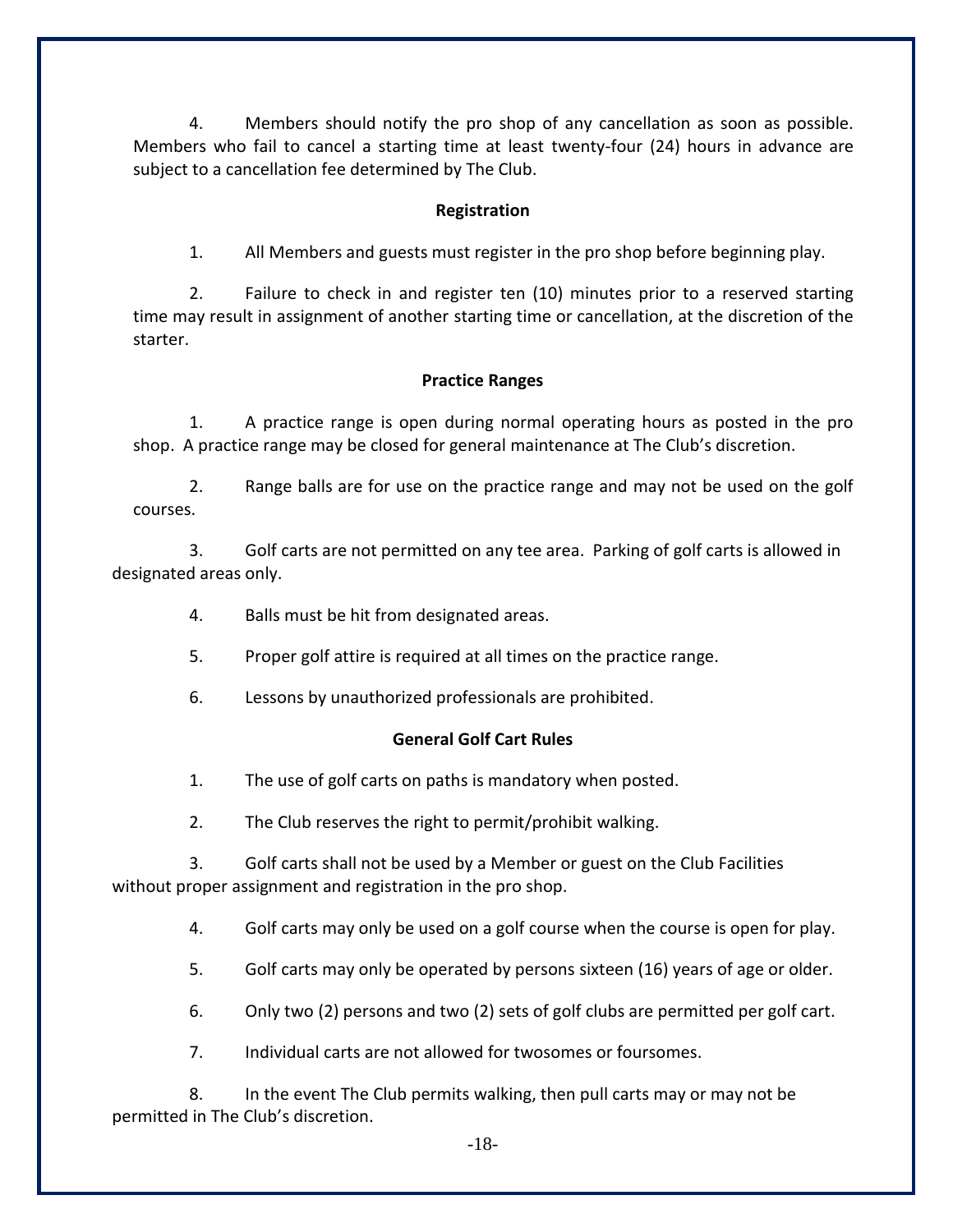9. Obey all golf cart traffic signs.

10. Always use golf cart paths where provided.

11. Be careful to avoid soft areas on fairways, especially after rains. Use roughs whenever possible.

12. Never drive a golf cart through a hazard.

13. Operation of a golf cart is at the risk of the operator. Persons who are or appear to be legally intoxicated may not operate a golf cart. Cost of repair to a golf cart which is damaged by the Member or a guest of the Member shall be charged to the Member. Each Member and guest of The Club shall be held fully responsible for any and all damages, including damages to the golf cart, that are caused by the misuse of the golf cart by the Member or guests, and shall reimburse The Club and/or any operator of the Club Facilities for any and all damages any of them may sustain by reason of misuse.

14. Each Member accepts and assumes all responsibility for liability connected with operation of the golf cart. The Member also expressly indemnifies and agrees to hold harmless the Indemnified Parties from any and all damages, whether direct or consequential, arising from or related to the Member's or guests' use and operation of the golf cart.

15. "Course closed" or "hole closed" signs are to be adhered to without exception.

16. Violations of the golf cart rules may result in loss of golf cart privileges and/or playing privileges.

17. No private golf carts are permitted on the Mauna Kea Golf Course or the Hapuna Golf Course.

## **Golf Course Etiquette**

Persons using the golf courses should do their part to make a round of golf a pleasant experience for everyone. Here are some suggestions:

1. Do not waste time. Anticipate the club or clubs you may need, and go directly to your ball. Always be near your ball to play promptly when it is your turn. If a player is delayed in making his shot, it would be courteous for such player to indicate to another player to play which should not be deemed playing out of turn.

2. The time required to "hole out" on and around the green is a chief cause of slow play. Study and clear the line of your putt while others are doing the same. Be ready to putt when it is your turn.

3. Be sociable, but reserve your extended conversations for the 19th hole.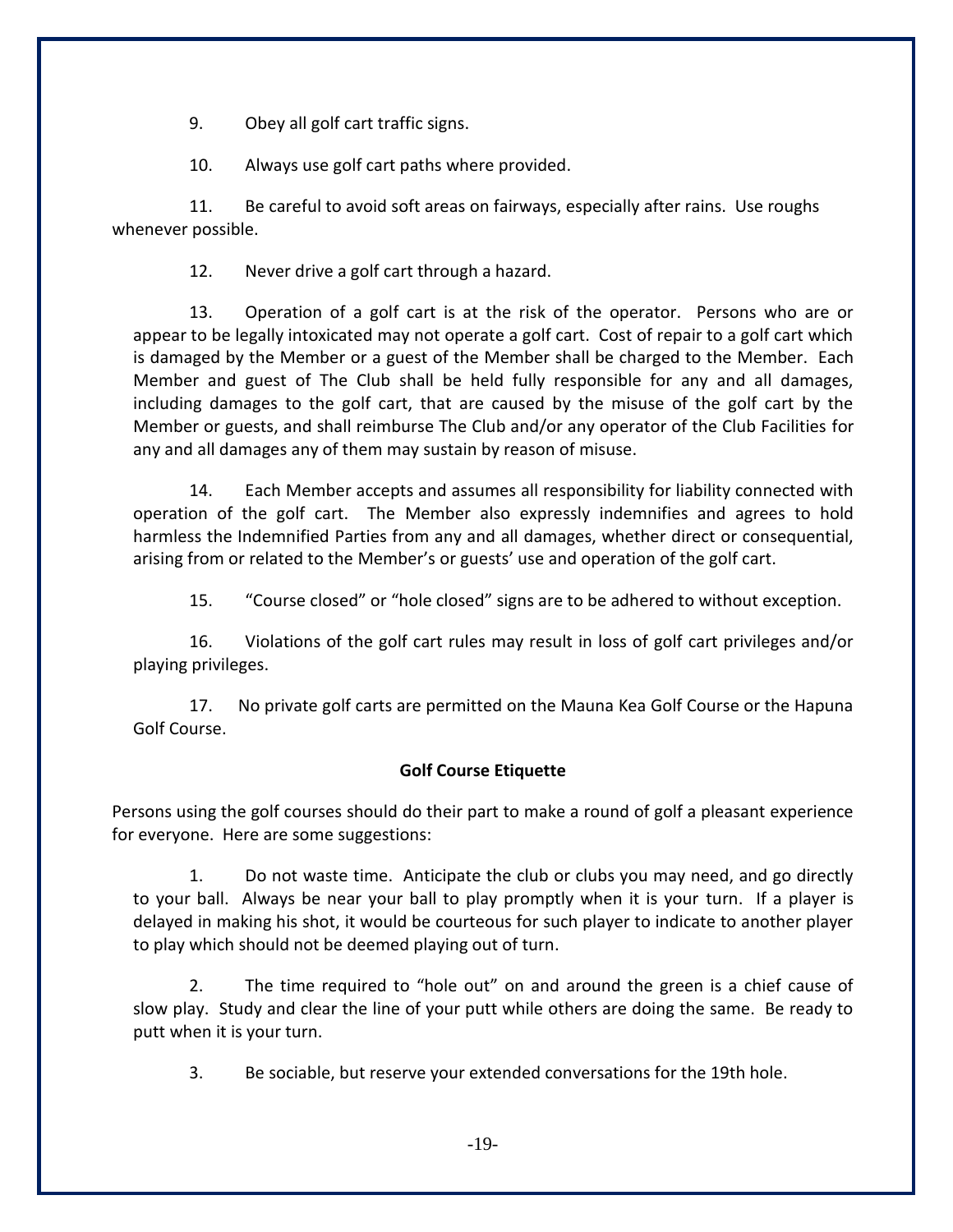4. When approaching a green, park your golf cart on the cart path on the best direct line to the next tee, in order to save significant time. Never leave the golf cart in front of the green where you will have to go back and get it while the following players wait for you to move on.

5. When play of a hole is completed, leave the green promptly and proceed to the next tee without delay. Record the scoring for the completed hole while the others in your group are playing from the next tee.

6. If you are not holding your place on the course (see General Golf Rules), allow the players behind to play through. Do the same if you stop to search for a lost ball.

7. The golf marshals will report slow play and all breaches of golf etiquette to the golf staff. Appropriate action will be taken by the golf staff.

#### **General Tennis Rules**

1. The Rules of Tennis of the USTA shall apply at all times, except when in conflict with the local rules or with any of the rules herein.

2. Court reservations may be made by phoning or visiting the tennis pro shop. Reservations can be made twenty-four (24) hours in advance for court bookings, however, Platinum Members can reserve forty-eight (48) hours in advance. No standing reservations will be accepted.

3. All players must check in and register at the tennis pro shop ten (10) minutes prior to their court time or the court will be released to the first name on the waiting list.

4. Players who fail to cancel their reservation two (2) hours prior to their scheduled court time or do not register ten (10) minutes prior to their court time may be charged a fee to be determined by The Club.

5. Members can play for ninety (90) minutes. At the end of their playing period, players must promptly relinquish their court to the next players. Once a Member is off the court, the Member may sign up for the next available court time.

6. Proper tennis attire and non-streak marking shoes are required. Tank tops are not allowed for men.

7. Smoking is not permitted on or near the tennis courts at any time.

8. Skateboards, bicycles, roller skates, roller blades, golf carts etc., are not permitted on the tennis courts.

9. Proper tennis etiquette should be observed at all times. Excessive noise, racquet throwing or profanity will not be permitted at any time. Trash and other litter must be deposited in the proper receptacles.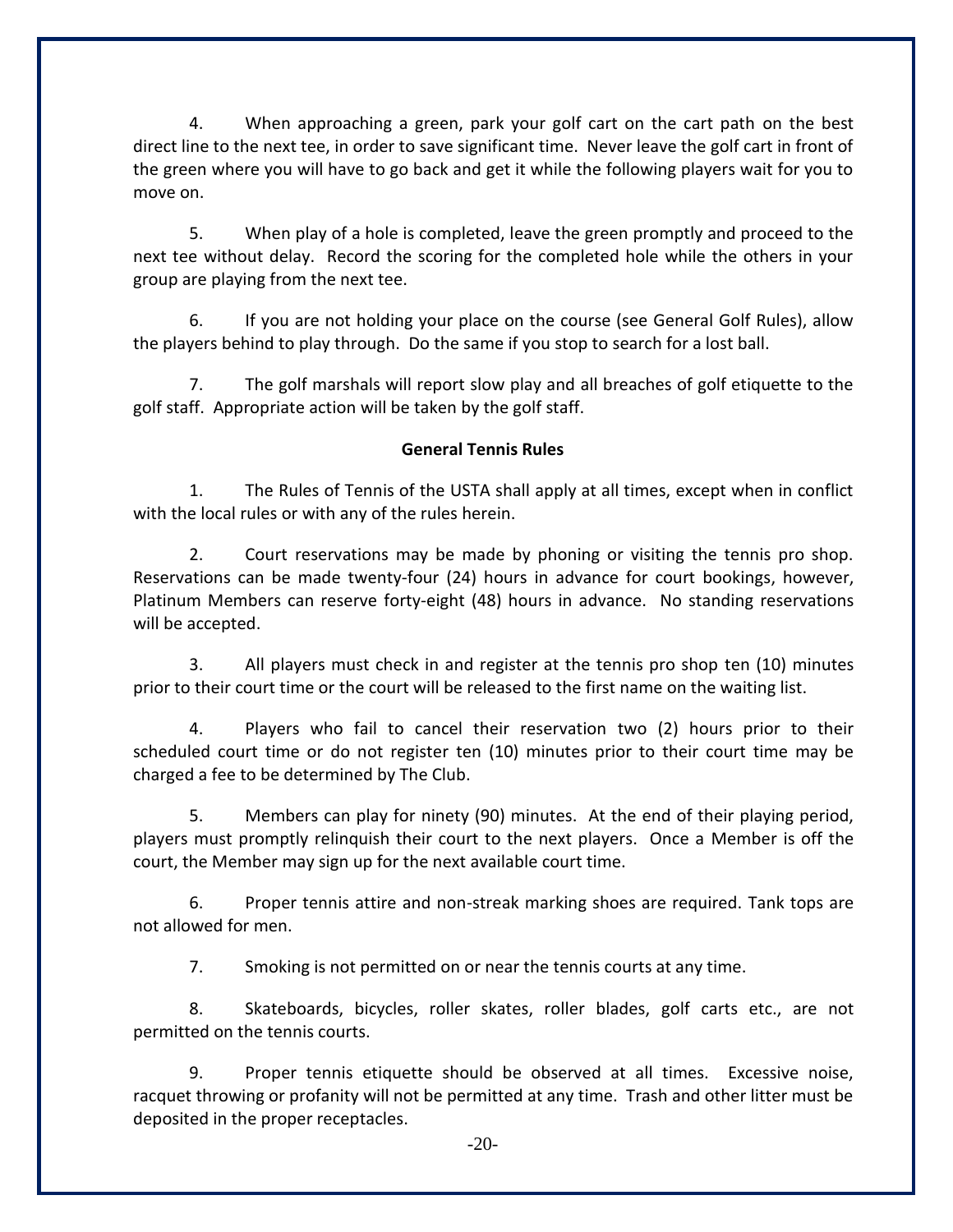#### **General Pool Rules**

1. Use of the pools at any time is at the swimmer's own risk. Be advised that the pool depths range from 3 feet to 10 feet and there is NO LIFEGUARD ON DUTY. Any injuries or accidents should be reported to the attendant immediately.

2. Persons using the pool facilities are required to show their Membership identification card or identify as a residential guest to Club personnel.

3. Umbrellas, lounges and chairs are available on a first-come, first-served basis and are provided, subject to availability, at the time of arrival. Reservation of pool lounge chairs is not permitted. The Club reserves the right to set a fee for cabana use and provide subject to availability.

4. Children who cannot swim must be accompanied by a parent or guardian at all times while in any of the pool areas.

5. Children wearing diapers are not permitted in the pools, unless such children are wearing swimming diapers approved by The Club.

6. Swimming is permitted only during designated hours. Reference should be made to posted signage and unexpected closures should be respected.

7. Showers are required before entering a pool.

8. Bottles, glass objects, drinking glasses and sharp objects are not permitted in the pool areas. Trash should be placed in the containers located throughout the pool areas.

9. Food is allowed only in designated areas of the pool facilities.

10. All swimmers must wear bona fide swimming attire. Cut-offs, dungarees and bermuda shorts are not considered appropriate swimwear. Proper non-swim attire is required at all times other than at the pools or the locker rooms. Shoes or other foot coverings and caftans or shirts must be worn outside the swimming pool and locker areas.

11. Headphones must be used with all electronic devices so as to not negatively affect the enjoyment of other Members and guests.

12. Animals, bicycles, skateboards, play balls of any type and coolers are restricted from the pool areas.

13. Lifesaving and pool cleaning equipment should be used only for the purposes intended.

14. Running, ball playing and hazardous activity are not permitted in the pool areas. Pushing, dunking and dangerous games are prohibited.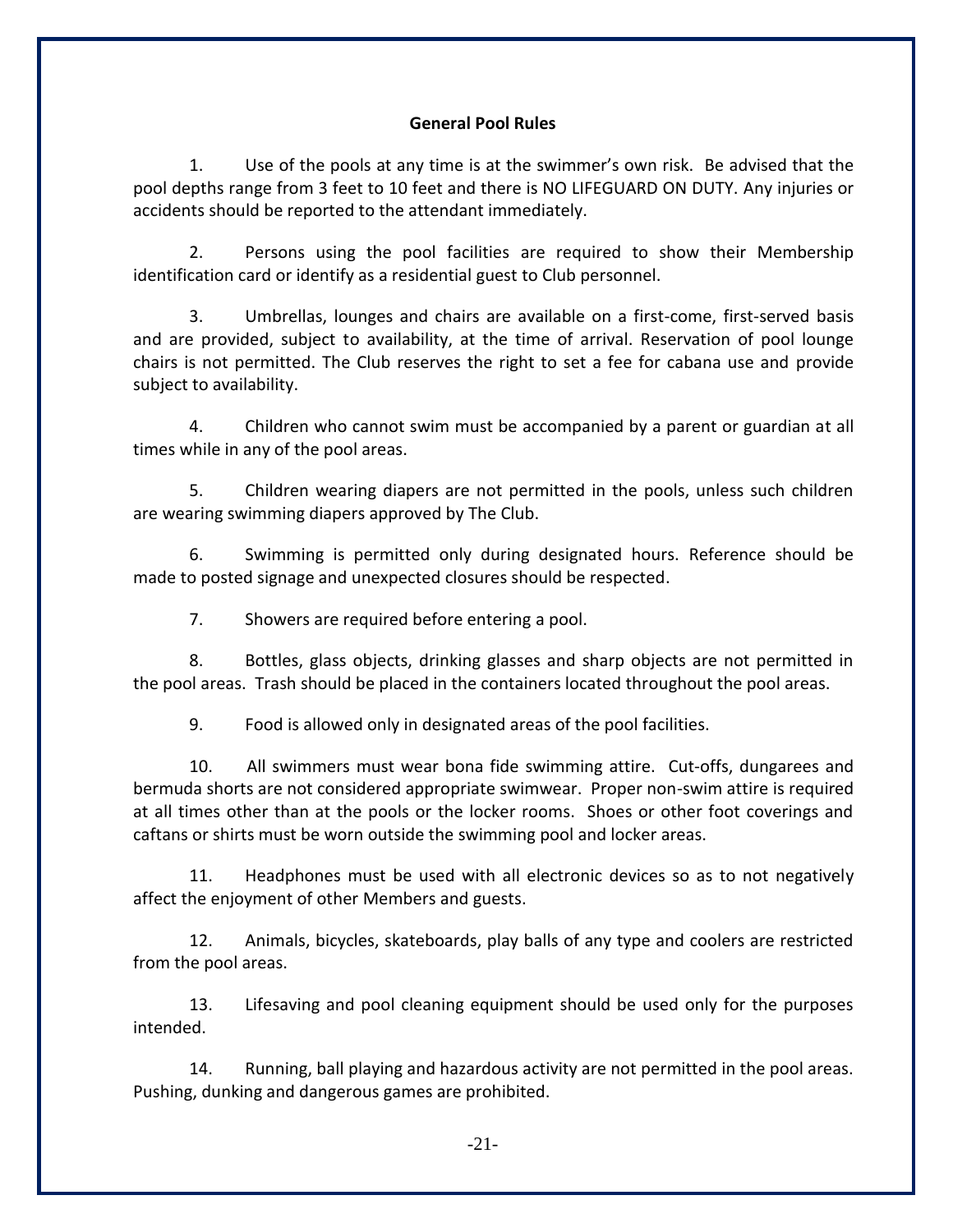15. Diving is not permitted unless otherwise indicated at a pool.

16. Fishing, spear fishing and snorkeling equipment, other than a mask and snorkel, are not to be used in the pool areas except as part of an organized course of instruction.

17. Throwing footballs, frisbees, tennis balls, or other objects, spitting or spouting water, and tag games are not allowed in the pool areas. Subject to the foregoing restrictions, small toys such as balls, water guns, rings, etc., may be permitted, depending on the number of persons in the pool and the manner in which the toys are used. Tire inner tubes are not permitted, however, flotation devices are permitted for non-swimming children up to five (5) years of age. The pool staff has the authority to expel from the pool areas anyone who fails to cooperate in following and/or comply with these Pool Rules or whose conduct is otherwise unbecoming of a Member.

18. All persons using pool furniture are required to cover the furniture with a towel when using suntan oils and lotions. The use of these oils and lotions could stain or damage the furniture.

19. All persons using the pool areas are urged to cooperate in keeping the area clean by properly disposing of towels, cans, etc.

20. Persons who leave the pool area for over one (1) hour must relinquish lounges, chairs, and umbrellas and must remove all towels and personal belongings, except that, between the hours of 12:00 noon and 2:00 p.m. there is a two-hour period for eating lunch where the foregoing requirement shall not apply. Saving lounges, chairs, or umbrellas for persons absent from the pool area is prohibited.

21. The pool staff is advised to remove and secure items from lounges and chairs that are left unattended. Unclaimed items are sent to "Lost & Found" if not retrieved by the end of the day.

## **General Spa Rules**

1. Use of the spa is permitted only during designated hours. Reference should be made to posted signage and unexpected closures should be respected.

#### **Fitness Rules**

1. Regular operating hours for each fitness facility will be posted by The Club and may be changed from time to time.

2. Prior to use of the fitness facilities, a Member and any guests will be required to sign a waiver of liability agreeing to hold the Indemnified Parties harmless from any and all injuries sustained from the use of the facility.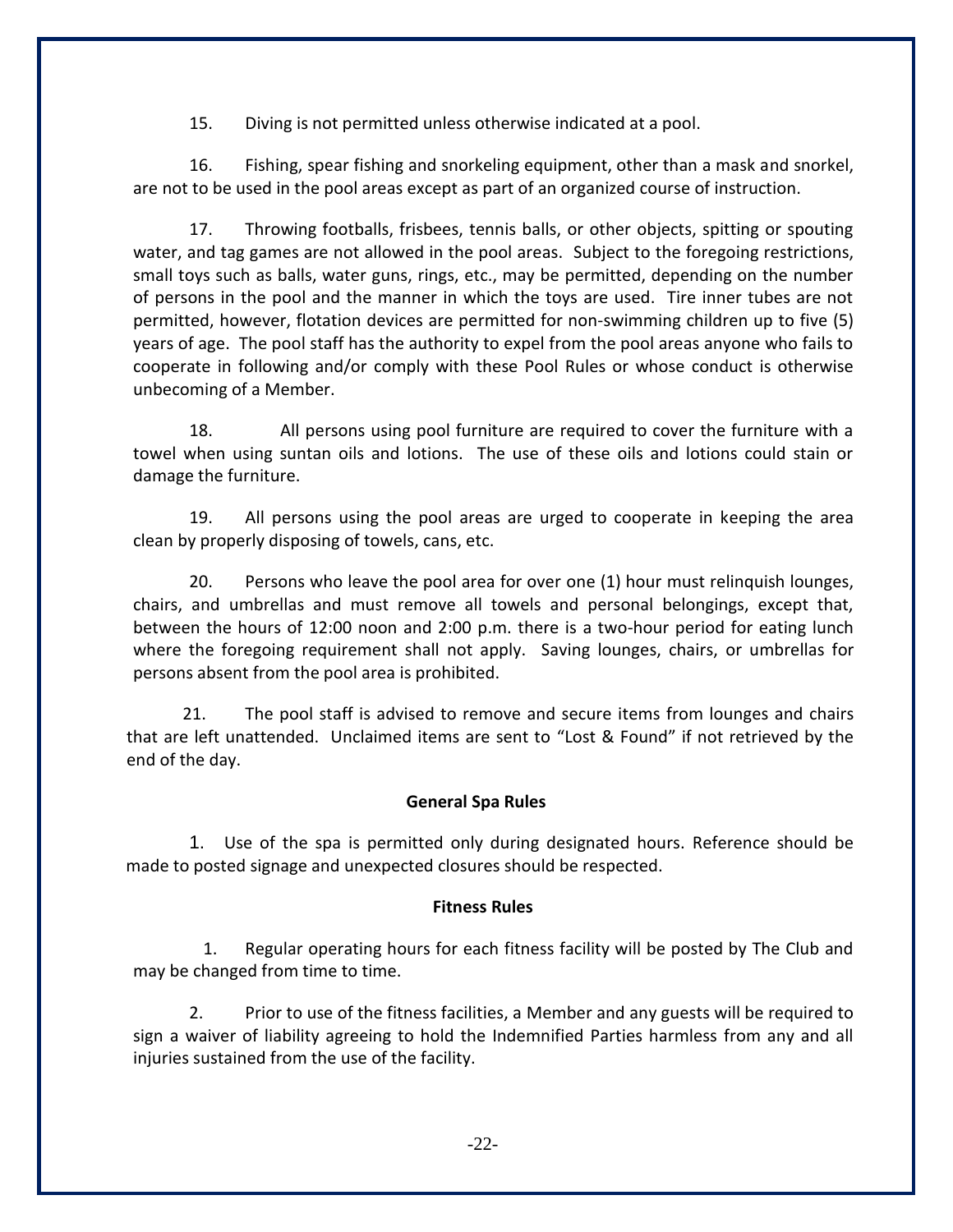3. All Members and guests must sign in at the front desk. Membership cards are required to be presented to gain entry. Residential Guests must be registered and identified through the daily Residential Guest List to gain entry.

4. Guest fees may be charged for use of the fitness facilities. If fees are established, the Member's club account will be billed.

5. Any Member or guest with health or physical problems should first consult his or her physician before using the fitness facilities and notify staff upon entrance to a facility.

6. All weights and pieces of equipment must be returned to their proper places at the completion of use.

7. Casual workout attire is acceptable at the fitness facilities such as tee shirts, tank tops, gym shorts or warm-up pants for men; and leotards, tights, tee-shirts, tank tops, gym shorts or warm-up pants for women. No black-soled (running type) shoes shall be permitted on court surfaces at the fitness facility. Only aerobic or court shoes may be worn.

8. Pregnant women should not undertake exercise that would elevate their core body temperature.

9. Alcoholic beverages are prohibited at the fitness facilities. No food or drink may be brought onto the premises.

10. It is the responsibility of all persons to obtain instruction on how to use the equipment prior to usage of such equipment, and the equipment is only to be used in accordance with such instructions.

11. Members and guests of a Member assume full risk of loss and responsibility for damage to their health.

12. No clothing or personal articles may be stored under benches or in the common areas.

13. Children ages fourteen (14) to sixteen (16) must be accompanied by an adult when using the fitness facilities. Children under the age of fourteen (14) are not permitted in those areas.

14. Horseplay, profanity, disruptive conduct and indiscreet behavior at the fitness facilities are strictly prohibited.

15. Head phones must be used with all electronic devices so as not to negatively affect the enjoyment of other Members and guests.

16. All jewelry must be removed prior to exercising.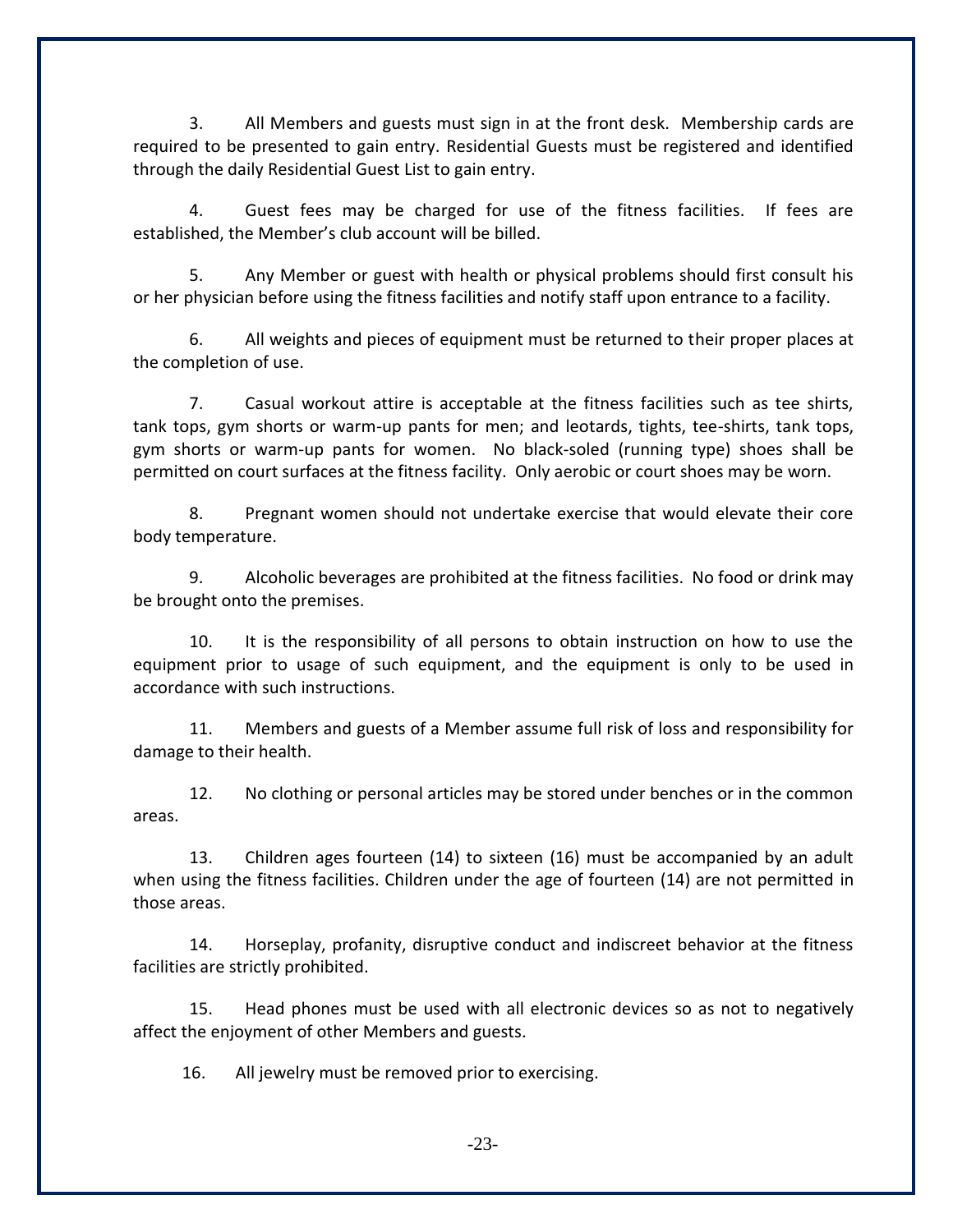17. Healthy gym protocol should be observed, such as use of towels when on equipment and wiping equipment down when done.

#### **General Beach Rules**

1. Members and guests using the beach shall abide by all rules and regulations established by The Club from time to time with respect to the use thereof. Members should pay attention to and observe all restrictions with respect to posted flag colors.

2. Umbrellas, lounges and chairs are available on a first-come, first-served basis and are provided, subject to availability, at the time of arrival. The Club reserves the right to set a fee for cabana use and provide subject to availability.

3. The Member seating area is available on a first-come, first-served basis until 12:00 noon daily for members ONLY after which The Club reserves the right to offer the additional area to hotel guests as needed. Residential Guests who are registered may NOT be seated in the member seating area prior to 12:00 noon daily.

4. All Members are required to present a membership card when requesting towels, chairs, umbrellas and any other services at the beach shack.

5. Persons who leave the beach area for over one (1) hour must relinquish lounges, chairs, and umbrellas and must remove all towels and personal belongings, except that between the hours of 12:00 noon and 2:00 p.m. there is a two-hour period for eating lunch where the foregoing requirement shall not apply.

6. The beach staff is advised to remove and secure items from lounges and chairs that are left unattended. Unclaimed items are sent to "Lost & Found" if not retrieved by the end of the day.

7. Headphones must be used with all electronic devices so as not to negatively affect the enjoyment of other Members and guests.

8. Members shall be responsible for returning all towels and chair covers to the beach shack at departure, removing all refuse, and keeping the beach clean and sanitary.

9. Swimming in the ocean is at all times at the risk of the Member and the Member's immediate family members or guests, as the case may be.

#### **Club Operations**

The Club is solely responsible for the government and administration of The Club and will have the exclusive authority to accept or reject Members, set the fees and charges, establish rules and regulations and control the management and affairs of The Club. The Club reserves the right, from time to time, to engage one or more management companies to operate the Club